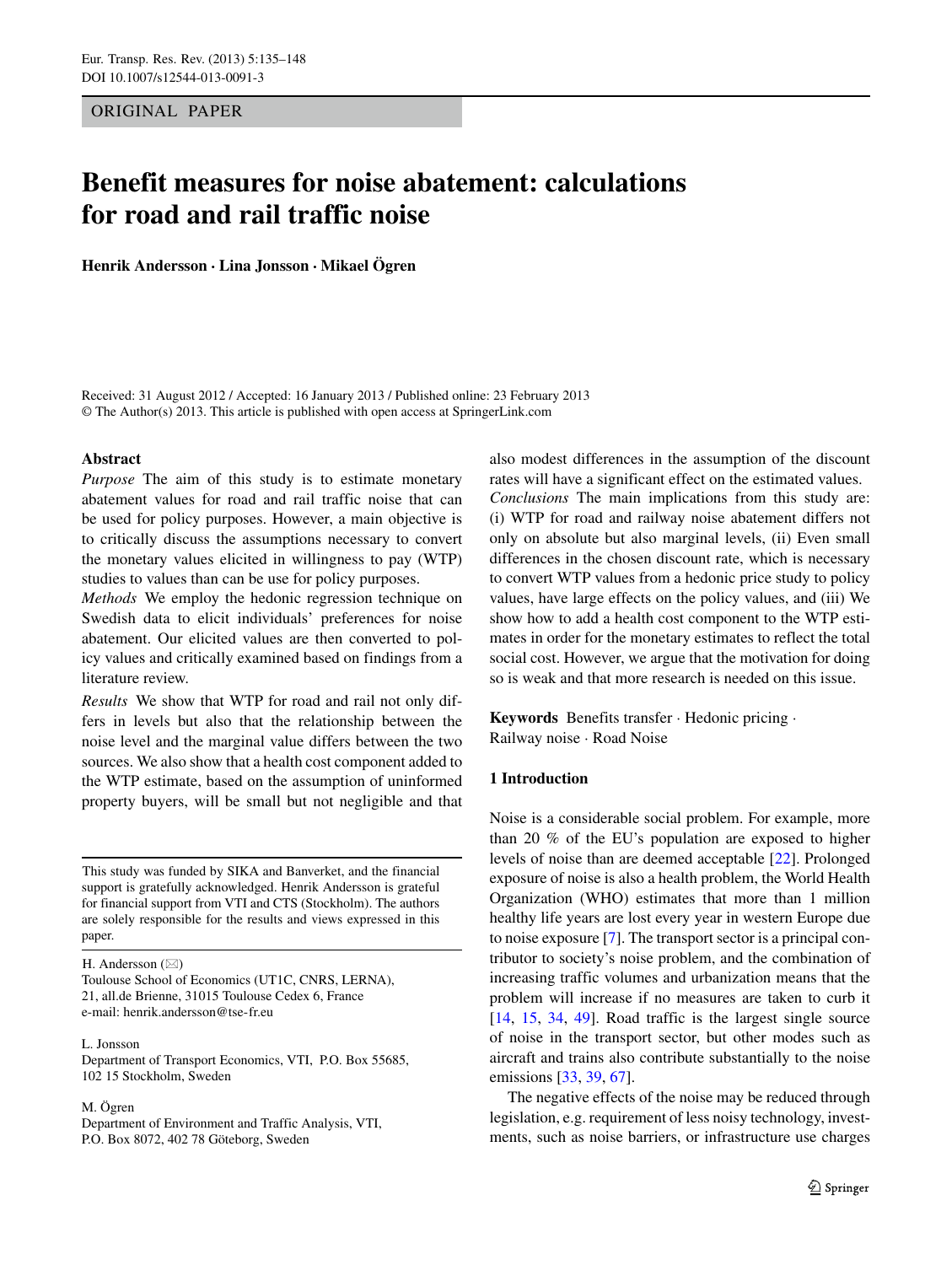that punish more noisy vehicles and lead to a reduction of the noise level. Noise-reducing measures often come at a cost, however, for instance longer traveling times or costs of physical measures such as noise barriers and façade insulation [\[20,](#page-12-7) [53\]](#page-13-2). This, and the fact that society also faces other needs, implies that there has to be some form of prioritization when it comes to resource allocation. Benefit-cost analysis (BCA) is a potential basis for decision making, but it requires, though, both benefits and costs to be measured in a common metric.

Monetary values act as this common metric and in this paper we estimate monetary values for road- and rail-traffic noise abatement. These two noise sources are of different character and it is well established that the annoyance from noise individuals report differs between the two modes of transport [\[41\]](#page-12-8). The origin of this paper was a recent revision of the official monetary benefit measures of noise abatement, from now on the "ASEK values", $\frac{1}{1}$  $\frac{1}{1}$  $\frac{1}{1}$  carried out in Sweden [\[65\]](#page-13-3). The original values were revised to take into account general price increases and an increase in real growth. It was also decided that the original values should be adjusted upwards since it was assumed they they did not reflect the total social cost, but were missing the social cost of health effects from noise exposure [\[65\]](#page-13-3). This revision drew to the attention the potential need for a more comprehensive revision due to the fact that the values for all transport modes were based (after also other sources had been taken into consideration) on estimates from a study in which the effect on property prices from road noise was examined [\[63,](#page-13-4) [71\]](#page-13-5).

Thus, the aim of this study is to estimate monetary abatement values for road and rail traffic noise that can be used for policy purposes. The main objective is twofold: (i) to estimate monetary values that can be used for BCA in Sweden, and (ii) to examine the magnitude of the difference in estimates between road and railway noise. The former is mainly of policy relevance; both for BCA in which today often the social cost of noise is ignored [\[19,](#page-12-9) [47\]](#page-13-6) and for the pricing of the noise externality in transportation based on the social marginal cost principle [\[2,](#page-12-10) [3\]](#page-12-11). The latter objective has both a policy and research relevance. Benefit measures are usually not elicited for all noise sources and by examining to what extent they differ we test to what extent values for one noise source can be used as a measure for the other source, i.e. a test of the use of benefits transfer [\[58\]](#page-13-7). Moreover, two additional objectives is to address the question whether derived benefit measures need to be augmented by a health component and to examine the sensitivity of the estimates as a result of assumptions on discount rates. The

issue about the health component refers to whether individuals are informed about negative health effects and their costs when they reveal their willingness to pay (WTP) to reduce their noise exposure. If not, this needs to be taken into account when calculating the benefit measures. To estimate the social value of noise abatement we combine measures reflecting individuals' preferences for reducing noise levels from a Swedish hedonic property price study [\[1\]](#page-12-12) with estimates for the social cost related to health effects from noise exposure.

This paper is structured as follows. The next section briefly discusses the characteristics of noise, depending on the transport mode, and how this affects the individual's annoyance level, assumptions about the social cost of noise exposure, various methods of estimating the social costs, and a review of evaluation studies. We thereafter in Section [3](#page-4-0) describe and show results of the evaluation of the social cost of noise in this study, i.e. the WTP estimates used and the evaluation of health effects. Section [4](#page-7-0) then contains our models on how to combine the different cost components and our estimated benefit measures. In this section we show that the values for road and rail not only differ in levels but also that the relationship between the noise level and the marginal value differ between the two sources. The social value for railway noise reveals a stronger progressive relationship with the noise level compared with road noise. Moreover, we also show that the health cost component added to the WTP estimate will be small but not negligible and that also modest differences in the assumption of the discount rates will have a significant effect on the estimated values. The paper ends with a discussion and conclusions.

## **2 Noise—characteristics, social costs and evaluation**

In the first part of this section we briefly describe how noise is measured and evidence on how individuals are annoyed by different types of traffic noise. We then describe the different social noise cost components, and end this section with a summary of previous findings in the literature.

## 2.1 Acoustics and annoyance

The A-weighted sound pressure level, measured over 24-h and usually denoted *L*AEq*,*24h, is often used as an indicator of noise levels. It is an energy mean level and correlates well with the general annoyance due to noise at a given place. A more relevant measure for sleep disturbance is the maximum level combined with the number of occurrences  $(L_{\text{AFmax}})$ .

Different sources have different noise profiles over a 24-h period. Rail traffic sometimes has a higher proportion of freight trains running at night, and it is therefore not

<span id="page-1-0"></span><sup>1</sup>Freely translated from Swedish, the acronym ASEK refers to "Working group for benefit-cost analysis".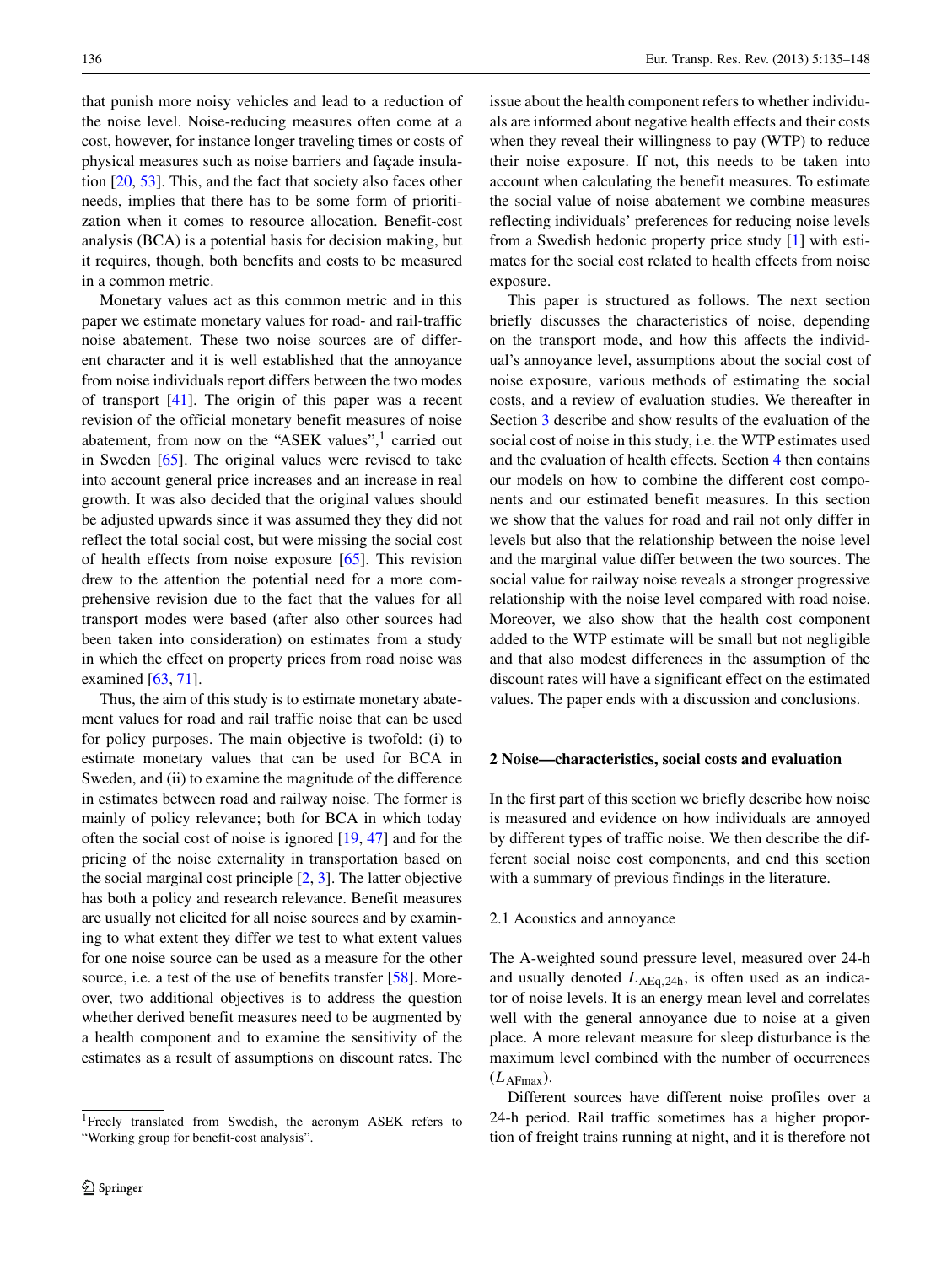unusual for the equivalent level at night (23–07) to be higher than during the day (07–19). Road traffic reaches its peaks in the morning and afternoon, but there may sometimes be heavy traffic at night. Air traffic resembles road traffic in its distribution but with fewer and noisier events per 24-h.

Noise sources also differ when seen in a shorter time perspective (variations over minutes). Both rail and air traffic typically have a high maximum level compared to the equivalent level; that is, the individual passages are separated, with silent periods in between. Road traffic tends to have a more even level: that is, smaller differences between maximum and equivalent levels. Note, though, that there are exceptions; for example, low-traffic roads with a high proportion of heavy vehicles may be more like railways in terms of the noise profile.

The EU joint noise indicator  $L_{\text{DEN}}$  is an attempt to balance the 24-h effects of traffic. This is, in principle, a weighted equivalent level where passages in the evening and at night are counted as 5 dB and 10 dB noisier, respectively, than is actually the case. Thus, evening and night time noise are "punished" in the sense that they are given more weight in the model. This is also applicable to air traffic.

The evaluation of annoyance due to traffic noise by means of questionnaires is often carried out on a 5-point scale, in accordance with ISO/TS 15666 [\[30\]](#page-12-13). One can also predict the number of people on the various annoyance levels according to [\[23\]](#page-12-14), which is based on a metanalysis of many studies [\[41\]](#page-12-8). Note that the noise indicator used is *L*<sub>DEN</sub>, which is why one must know the traffic distribution over a 24-h period to be able to apply the prediction when only the equivalent level *L*AEq*,*24h is known. Miedema and Oudshoorn [\[41\]](#page-12-8) clearly shows that the proportion of people who are annoyed at the same noise level ( $L<sub>DEN</sub>$ ) is largest for air traffic and lowest for rail traffic, with road traffic in between.

#### 2.2 Social costs of noise exposure

Noise does not cause any direct environmental damage but incurs costs for society in the form of disturbances for the individual (sleep, conversation, recreation, etc.), worsened health and loss of production. The latter may be due to absence from work or reduced capacity to work, or that not getting a good night's sleep means that the individual is less productive than usual. The social costs of noise exposure may be divided into three groups (e.g. [\[2\]](#page-12-10)):

- 1. *Resource costs* in the form of medical and health care. Includes costs financed by taxes and direct payments by the individual.
- 2. *Opportunity costs* in the form of loss of production. Includes "non-market services" carried out in the household and lost recreation time.

3. *Dis-utility* in the form of other negative influences resulting from noise exposure. Disturbances in different forms and increased concern about the after effects as a result of exposure are two examples.

Since the three components are not completely separable, an adding up of the three would mean an overestimation of the social cost. While the first two components, *Resource costs* and *Opportunity costs*, the sum of which is usually termed "Cost of illness" (COI) in health economics literature, may be estimated with existing market prices, there are no directly observable market prices for *Dis-utility*. *Dis-utility* is therefore estimated by means of the WTP approach, an approach that is usually divided into two main groups depending on what information is used. Preference estimates based on market data and hypothetical market situations are called "revealed preferences" (RP) and "stated preferences" (SP), where the notations show whether the actual or hypothetical choice is used. If individuals in the WTP studies were fully informed of the total cost of noise exposure and if they themselves bore the costs completely, the values from such studies would reflect the social costs in the form of COI as well. It has been suggested based on the assumption that individuals are not fully informed of the negative effects of noise that WTP values should be augmented with a health cost component (e.g.  $[12, 42]$  $[12, 42]$  $[12, 42]$ ).<sup>[2](#page-2-0)</sup> Whether this is indeed the case has not been proven, though. Hence, the evidence of the necessity of augmenting the WTP values with a health cost component is weak.

# 2.3 Overview of WTP studies

An overwhelming majority of the WTP studies to elicit preferences for noise abatement have employed the RPapproach using the hedonic price regression technique [\[47\]](#page-13-6). By studying how property prices are affected by noise exposure, at the same time as controlling for the effects from other attributes on the prices, house owners' preferences for noise abatement can be elicited. The "noise sensitivity depreciation index" (NSDI) has evolved as the standard measure of the WTP of this literature. This is a measure of the percentage change in the price as a result of a unit change in the noise level  $[45]$ <sup>[3](#page-2-1)</sup>. The strength of HP studies lies in the fact that they are based on individuals' actual

$$
\text{NSDI} = \left| \frac{\partial P}{\partial L} \frac{100}{P} \right|.
$$

<span id="page-2-0"></span><sup>2</sup>The financing of the COI related to noise is not directly linked to the exposed individuals, which could also motive adding a health cost component to the WTP estimate.

<span id="page-2-1"></span><sup>&</sup>lt;sup>3</sup>Let *P* and *L* denote property prices and noise level, respectively, then the NSDI is given by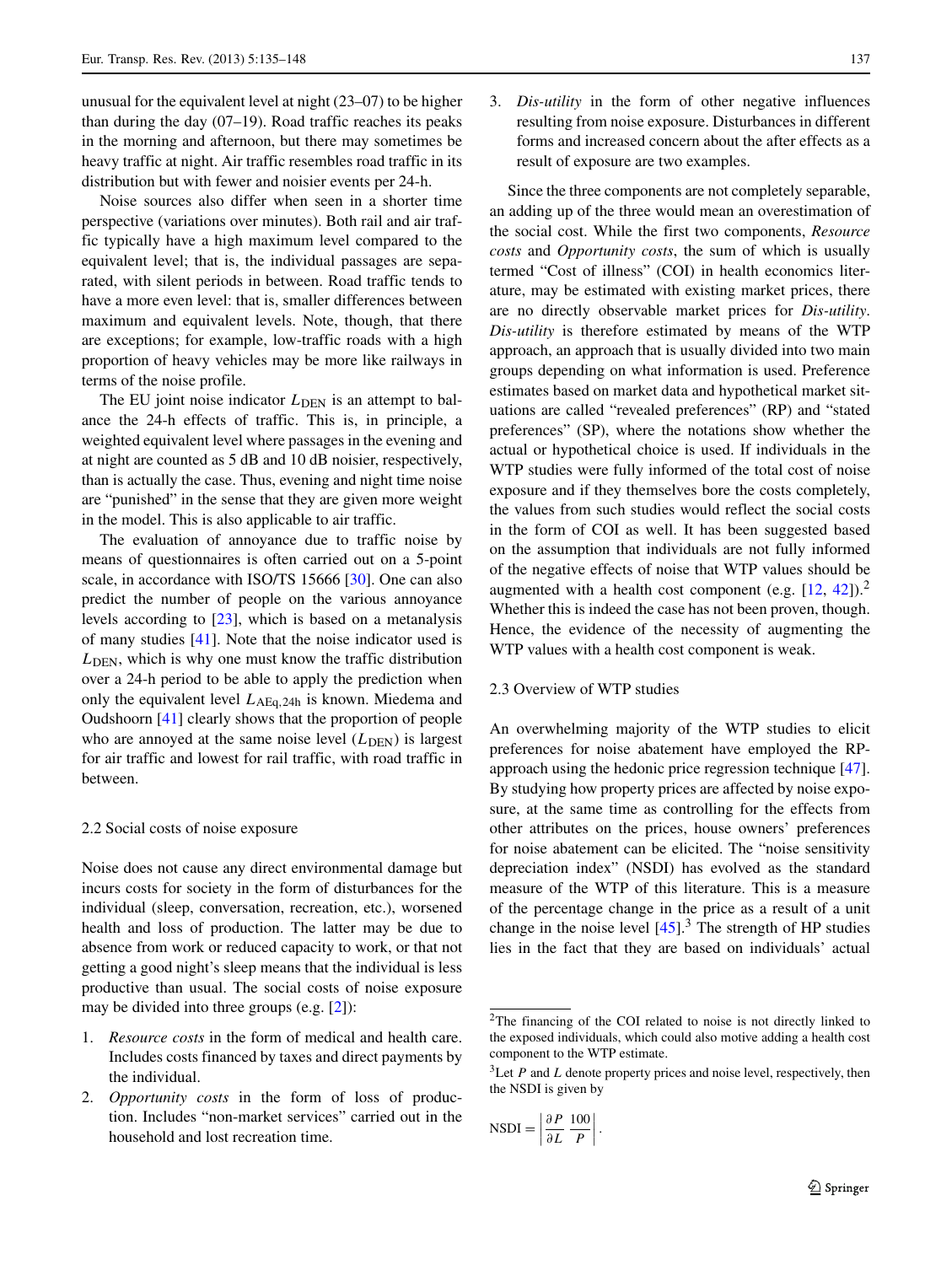## <span id="page-3-2"></span>**Table 1** Swedish noise WTP studies

| Study                           | Noise type       |                                                                                                                                      |
|---------------------------------|------------------|--------------------------------------------------------------------------------------------------------------------------------------|
| Hedonic regression              |                  | NSDI $(\%)$                                                                                                                          |
| Hammar $[28]$ <sup>a</sup>      | Road and Railway | $0.8 - 1.7$                                                                                                                          |
| Wilhelmsson $[71]$ <sup>b</sup> | Road             | $0.5 - 5.0$                                                                                                                          |
| Stated preferences              |                  | Description of monetary values <sup>c</sup>                                                                                          |
| Kihlman et al. $[35]$           | Transport        | 112–250 SEK/month/household for a quiet traffic environment.                                                                         |
| Wibe $[70]$                     | Living           | 212 SEK/month/household for a quiet living environment.                                                                              |
| Carlsson et al. [17]            | Aircraft         | 5–25 SEK/takeoff depending on more or less takeoffs and when<br>the takeoff occurs, <i>i.e.</i> day of week and time during the day. |
|                                 |                  | The results indicate a higher WTP for reducing the noise level<br>in the evenings and mornings.                                      |
| Bickel et al. $[12]$            | Road             | 122–211 SEK/year/person per $dB(A)$ . <sup>d</sup>                                                                                   |
|                                 | Railway          | 122–211 SEK/year/person per dB(A) with a 5 dB(A) "rail bonus". <sup>d</sup>                                                          |
|                                 | Aircraft         | 188–277 SEK/year/person per $dB(A)$ . <sup>d</sup>                                                                                   |

<sup>a</sup>Results from [\[28\]](#page-12-17) based on presentation in [\[29\]](#page-12-20).

<span id="page-3-0"></span> $b$ Also published as [\[72\]](#page-13-10) in which the interval for NSDI is 0.3–3.0 %.

c Values shown in the price level of each study.

<sup>d</sup>Values adjusted from EUR to SEK (EUR 1 = SEK 9.16, [www.riksbank.se,](www.riksbank.se) 2008–11-28) and from factor costs, where the factor 1.21 has been used [\[65\]](#page-13-3). As from 70 dB(A) the values also include a health cost component which lead to a higher EUR per dB(A) in the interval 70–71 dB(A) than the values reported here (Table 6.9 [\[12\]](#page-12-15)).

choices. A shortcoming is that it can be difficult, and sometimes impossible, to estimate the values of interest, for example the WTP for noise reduction at different times of the day [\[17\]](#page-12-19). The methods that use the SP approach offer flexibility, but the hypothetical scenario is their weakness[.4](#page-3-1) The SP method most often used to evaluate noise is the "contingent valuation method" (CVM) [\[43\]](#page-13-11), in which the respondents directly state their WTP for the good, here a reduction of the noise level. The strength of the CVM and other SP methods, as mentioned above, is that the analyst him/herself constructs the study and may therefore ask questions he/she wants answers to and control for how various factors, such as study design, may have affected the results.

We start this overview of evaluation studies on noise abatement by focusing on Swedish studies. Table [1](#page-3-2) contains Swedish WTP studies for traffic noise. As shown in the table, two studies use the hedonic approach and thereby market data [\[28,](#page-12-17) [71\]](#page-13-5), while four studies use a hypothetical approach, either CVM [\[12,](#page-12-15) [35,](#page-12-18) [70\]](#page-13-9) or "stated choice modelling" (SCM) [\[17\]](#page-12-19). The two hedonic studies employ the effects of traffic noise on property prices in Täby  $[28]$  $[28]$  and Ängby  $[71]$  $[71]$ , both outside Stockholm, and estimated only the effect of road noise. Both studies found that the estimated percentage depreciation was progressively increasing with the noise level.

The EU project HEATCO [\[12\]](#page-12-15), carried out in several European countries, was aimed at estimating the WTP to reduce noise from road and railway traffic.<sup>[5](#page-3-3)</sup> Only individuals' WTP for a reduction of road traffic noise was estimated for Sweden. The results of the studies revealed a methodological problem. For example, the proportion that accepted the payment of a certain amount did not decrease monotonically with the level of the offer, and a large proportion stated they were not willing to pay although they admitted that they were disturbed, while others had a positive WTP even though they were not disturbed. As a consequence, the validity of the estimations is open to question. Bickel et al. [\[12\]](#page-12-15) chose not to use the new results, but to base the recommended calculation values on the results from [\[42\]](#page-12-16) in which an "EU-value" was calculated  $[11]$ . The values in  $[12]$  show a weak progressive relation, two segments with constant marginal costs.

<span id="page-3-1"></span><sup>4</sup>Weaknesses of the SP-methods, such as insensitivity of the WTP to quantity of the good, hypothetical and strategic bias, anchorage effects and so on, are well known in the literature and may sometimes be a result of to poorly conducted studies (see, e.g., [\[9\]](#page-12-21)).

<span id="page-3-3"></span><sup>5</sup>The countries taking part were Norway, Spain, Sweden, Germany, the UK and Hungary. The Hungarian study also estimated values for air traffic noise.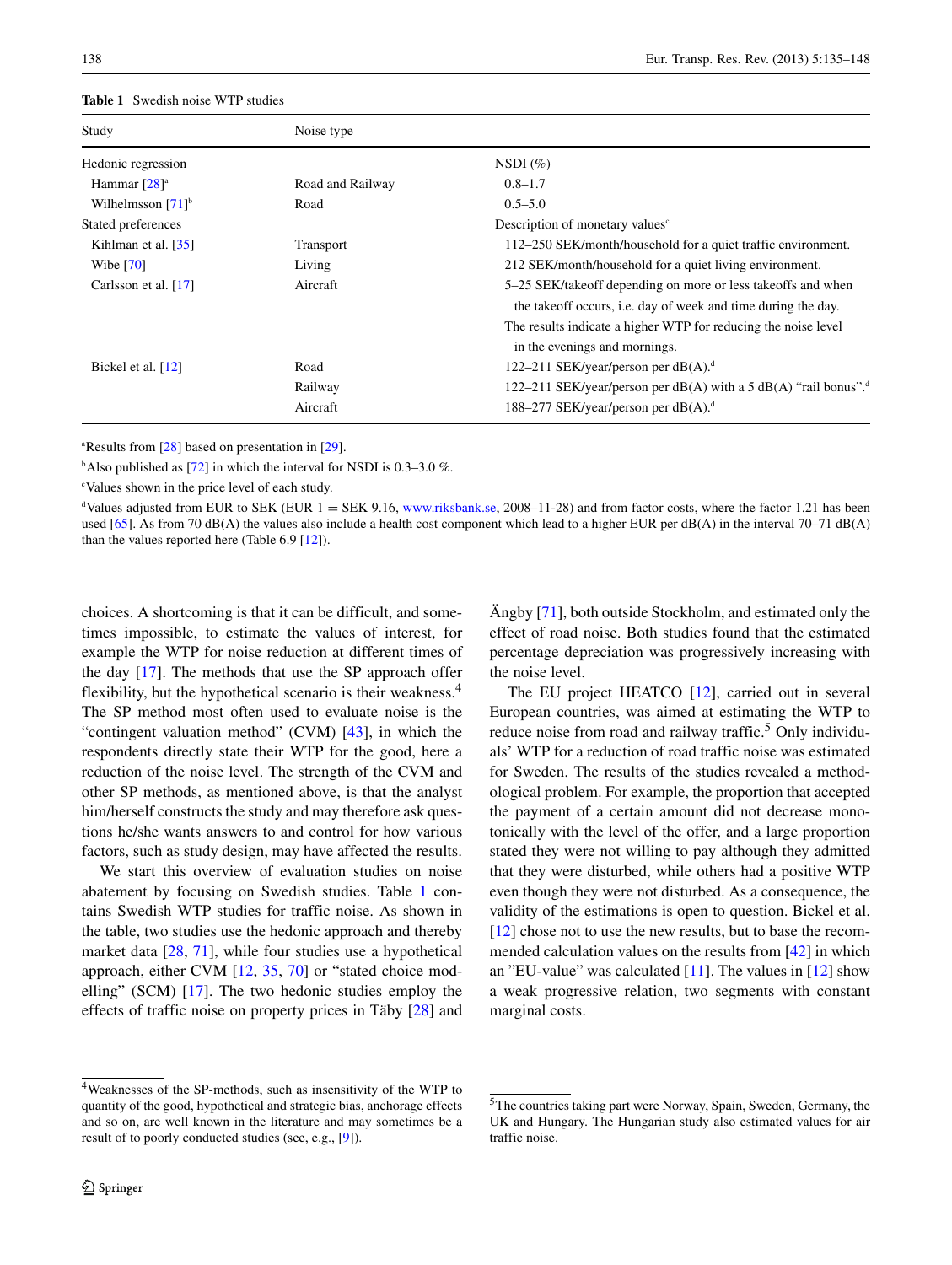Turning to the international literature, we find that most WTP studies have concentrated only on one noise source, usually the effect from air- or road-traffic noise on property values. In their overview of existing studies [\[8\]](#page-12-23) and [\[42\]](#page-12-16) report NSDI values for road traffic in the interval 0.08– 2.22 % and 0.08–2.3 %. Bateman et al. [\[8\]](#page-12-23) also find an average of ca 0.55 for the studies; that is, this mean value implies that a 1 dB increase leads to a reduction of property values by a little over half a percent. Nelson [\[46\]](#page-13-12) analyzed 20 hedonic studies on air traffic noise in the USA and Canada in a meta analysis with NSDI in the interval  $0.28-1.49$  and an average of 0.6. In a new review by  $[47]$ interquartile means of 0.80 % and 0.51 % for air and road traffic noise were reported.

Two studies evaluate air, road and rail traffic noise [\[19,](#page-12-9) [21\]](#page-12-24). The principal interest in [\[21\]](#page-12-24) is the evaluation of air traffic noise, but the analysis is extended to include road and rail traffic noise as well. Various threshold levels are used for the different noise sources; it is assumed that the level at which noise is not annoying varies, depending on whether the noise comes from air or road or rail traffic. For aircraft traffic the limit is set to 45 dB while road traffic is considered annoying at a level over 55 dB and rail traffic over 60 dB. Dekkers and van der Straaten [\[21\]](#page-12-24) maintain that the choice of threshold level affects the results of the model and advocates caution when interpreting and using their results in which NSDI for air traffic is estimated at 0.77, while rail traffic has NSDI of 0.67 and road traffic 0.16. Day et al. [\[19\]](#page-12-9) is based on estimates from 8 sub-markets, which give NSDI from 0.18 % to 0.55 % for road traffic noise while the models for rail traffic noise indicate a higher NSDI around 0.67 %. For air traffic noise the results are "erratic", which, according to [\[19\]](#page-12-9) is explained by the very few properties subjected to air traffic noise in the data set. Day et al. [\[19\]](#page-12-9) also estimate the theoretically consistent welfare measures for non-marginal changes, the second step in the hedonic method  $[61]$ <sup>[6](#page-4-1)</sup>

Examples of other recent SP studies (besides HEATCO) on the evaluation of traffic noise are [\[5,](#page-12-25) [13,](#page-12-26) [26,](#page-12-27) [27,](#page-12-28) [52\]](#page-13-14), and  $[37]$ .<sup>[7](#page-4-2)</sup> To summarize, there is considerable variation in the results in the SP studies, and not always in the direction one expects based on the wealth level of the countries. However, for brevity, since our empirical application is a Swedish RP study, we do not discuss these SP studies in detail.

#### <span id="page-4-0"></span>**3 Estimation of the cost components**

We start this section by describing the evaluation technique used to derive monetary values for noise annoyance and the empirical study that was conducted. In the second part we describe the estimation of the health cost component.

#### 3.1 Evaluation of annoyance

#### *3.1.1 Hedonic regression*

Individuals' WTP for a reduction of their noise exposure is estimated using the hedonic regression method  $[61]$ .<sup>[8](#page-4-3)</sup> The estimates are based on price data from the property market and, according to the hedonic method, the price (*P*) is assumed to be a function of the various attributes that constitute the property,

$$
P = P(\mathbf{L}, \mathbf{A}),\tag{1}
$$

where  $\mathbf{L} = [L_1, L_2]$  and  $\mathbf{A} = [a_1, \dots, a_n]$  denote the noise attributes road  $(L_1)$  and railway  $(L_2)$  and a vector with other attributes. By studying how the price varies depending on the different levels of the attribute of interest, at the same time as controlling for the effects of other attributes, the individuals' marginal WTP can be estimated. Let  $p_i$ ,  $i \in$ {1*,* 2}, denote the marginal WTP for a reduction of the noise level from source *i*, which is given by,

<span id="page-4-4"></span>
$$
p_i = \frac{\partial P(\mathbf{L}, \mathbf{A})}{\partial L_i}.
$$
 (2)

Equation [2](#page-4-4) gives the marginal WTP. To estimate the theoretically consistent welfare measure for non-marginal changes, the demand functions should be estimated. This is often referred to as the second stage of the hedonic method and was carried out in [\[19\]](#page-12-9). An alternative, which assumes that the hedonic price function does not change as a result of the change in noise levels, is to base the individual's welfare change on the price function. The individual's welfare change is then given by the price change and even if it is not theoretically consistent it is a good measure of WTP for small changes in noise levels. This evaluation approach is based on an assumption of zero moving costs, making the value an upper limit for the individual's  $WTP<sup>9</sup>$  In this study

<span id="page-4-1"></span><sup>&</sup>lt;sup>6</sup>Studies that look explicitly at the evaluation of rail traffic noise are few in number; [\[16\]](#page-12-30) lists 4 hedonic and 2 SP studies, of which several are estimated according to distance from the railway rather than the noise level, or have other characteristics that make them less suitable for comparisons.

<span id="page-4-2"></span><sup>&</sup>lt;sup>7</sup>Nunes and Travisi [\[52\]](#page-13-14) in addition to their own SP study also provide and overview of other SP studies.

<span id="page-4-3"></span><sup>8</sup>The hedonic method is already well documented and we therefore choose not to describe the method in detail, but to refer the reader to the original source  $[61]$ , alternatively  $[24]$ .

<span id="page-4-5"></span><sup>&</sup>lt;sup>9</sup>For a description of this approach and the property tax effect on the evaluation, see e.g. [\[24\]](#page-12-31).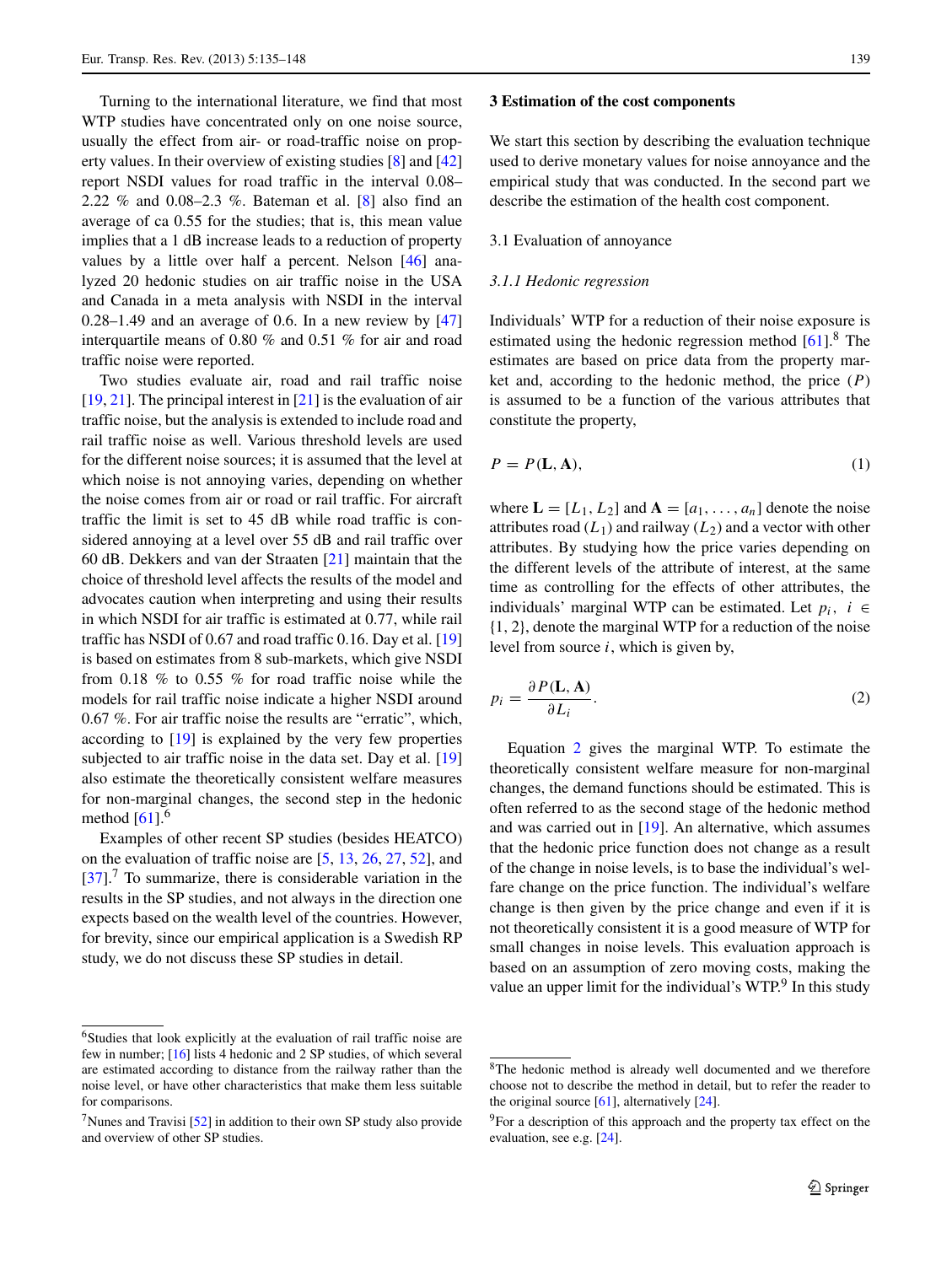we only conduct the first step and, therefore, estimate the monetary values using the hedonic price function.

#### *3.1.2 Econometric analysis*

The estimated WTP used in this paper is based on [\[1\]](#page-12-12). Since the data were also analyzed in [\[1\]](#page-12-12) we only provide a terse description of the study and the results that are of interest to our analysis in this article.<sup>[10](#page-5-0)</sup> To conduct their empirical analysis Andersson et al. used a pooled data set for Lerum, a municipality close to Gothenburg, which consisted of two sources; property noise levels from a study on the health effects of traffic noise conducted in Lerum in 2004 [\[56\]](#page-13-15) and property prices and other attributes (besides the noise variables) from the *National Land Survey of Sweden*. Descriptive statistics for the different variables are listed and described in Table [5](#page-11-0) in the [Appendix.](#page-11-1) Prices are reported in 2004 price levels and the explanatory variables used in the regression are *Living space, Quality index, Terraced, Linked* and *Detached* which describe property attributes, whereas the other variables, besides the two noise variables, describe geographical attributes of the properties. Of the latter variables one is a dummy for distance to the motorway, *E20 150m*, a proxy for other negative effects from living close to the road besides road noise, two are measures of the distance to nearest train station and motorway entrance, *Dist. station* and *Dist. entrance*, i.e. measures of positive effects of the railway and motorway, whereas the other geographical variables define different neighborhoods.

The two variables defining the noise indicators are our variables of main interest. These two variables reflect the equivalent noise levels  $(L_{\text{AEq}, 24h})$  and were calculated by [\[56\]](#page-13-15) using the "Nordic methods" [\[32,](#page-12-32) [48\]](#page-13-16). Since they calculated the noise levels for both rail and road noise for each property we have access to unusually rich data on noise levels. The noise variables are in the regressions defined by the absolute noise level minus 45, with 0 for levels below 45 dB. The effect from noise on the property price should be zero when no negative effect is observed, and in our study we have chosen to use a lower limit of  $L_{\text{A}Ea,24h} = 45 \text{ dB}$ . The limit is somewhat arbitrarily determined, but the percentage of persons reporting that they are annoyed by traffic noise is very low below this level [\[41\]](#page-12-8).

When choosing the functional form of the hedonic price function economic theory leaves us without much guidance [\[61\]](#page-13-13). Different forms were tested in [\[1\]](#page-12-12) and based on their results, which revealed the necessity of allowing for a flexible price function, and expectations based on evidence

from the acoustical literature, our preferred hedonic price function has the following form,

<span id="page-5-2"></span>
$$
P_i = \gamma_0 \prod_{j=1}^{2} f(L_{ij}) \prod_{h=1}^{H} a_{ih}^{\gamma_h} + \varepsilon_i,
$$
 (3)

<span id="page-5-1"></span>where

$$
f(L_{ij}) = 1 + \frac{1 - b_j - (1 - b_j) e^{k_j L_{ij}}}{e^{30k_j} - 1}.
$$
 (4)

The noise variables are given by  $L_{ij} = L_{\text{AEq},24h} - 45$  (set to zero for negative values, i.e. if noise levels are below 45 dB) with subscript *i* and *j* denoting single properties and road (1) and rail (2), respectively. Other property attributes besides the noise variables are given by  $a_{ih}$ , and  $\gamma$ , *b*, and *k* are the parameters to be estimated. In Eq. [4](#page-5-1) the parameter *b* corresponds to the maximum effect at the highest noise level 75 dB in the study area and *k* describes the concavity of the function. In the regression, the parameter  $k$  is restricted to be between 0 and 1 and is estimated as,

<span id="page-5-5"></span>
$$
k_j = \frac{e^{c_j}}{1 + e^{c_j}},
$$
\n(5)

thus *c* is the parameter that is estimated in the regression. Note that *b* and *k* are estimated separately for road and rail noise. Hence, Eq. [3](#page-5-2) makes it possible to assume not only different maximum effects from road and rail noise, but also different degrees of concavity for the two noise sources. Moreover, to get a more homogeneous sample only properties with a total noise level of at least 50 dB, i.e. the official Swedish threshold value for when noise is assumed to be disturbing, were included. $11$ 

The regression results and the NSDI estimates based on these results are shown in Table  $2<sup>12</sup>$  $2<sup>12</sup>$  $2<sup>12</sup>$ . The hedonic regression

<span id="page-5-3"></span> $L_{\text{tot}}(L_1, L_2) = 10 \log \left( 10^{\frac{L_1}{10}} + 10^{\frac{L_2}{10}} \right),$ 

where  $L_j$ ,  $j \in \{1, 2\}$ , as before represents the equivalent noise level in dB from road (1) and rail (2) traffic noise, respectively.

<span id="page-5-0"></span> $10$ For a more comprehensive description of the analysis and the results we refer to  $[1]$ .

<sup>11</sup>The total equivalent noise level was calculated as

<span id="page-5-4"></span><sup>12</sup>Regression analysis was conducted using STATA. Andersson et al. [\[1\]](#page-12-12) also presented results based on a semi-logarithmic form and conducted tests for spatial dependence, i.e. a violation of the independence between observation. They found strong evidence of a spatial dependence and the reason why the regression in Table [2](#page-6-0) has not been tested for spatial dependence is because it is estimated with non-linear estimation and methods for incorporating spatial dependence in non-linear regressions have not been developed. Andersson et al. [\[1\]](#page-12-12) also concluded that the spatial dependence would only have a negligible effect on the welfare estimates, hence the OLS and the spatial-lag model revealed similar estimates of marginal WTP. In addition they also examined the effect by using 55 dB as the threshold level, a level often used by authorities as a limit value below which no measures are taken to mitigate the noise [\[50\]](#page-13-17). They found that the results were sensitive to the threshold level chosen, a problem usually ignored in the literature where results based on only one level are reported.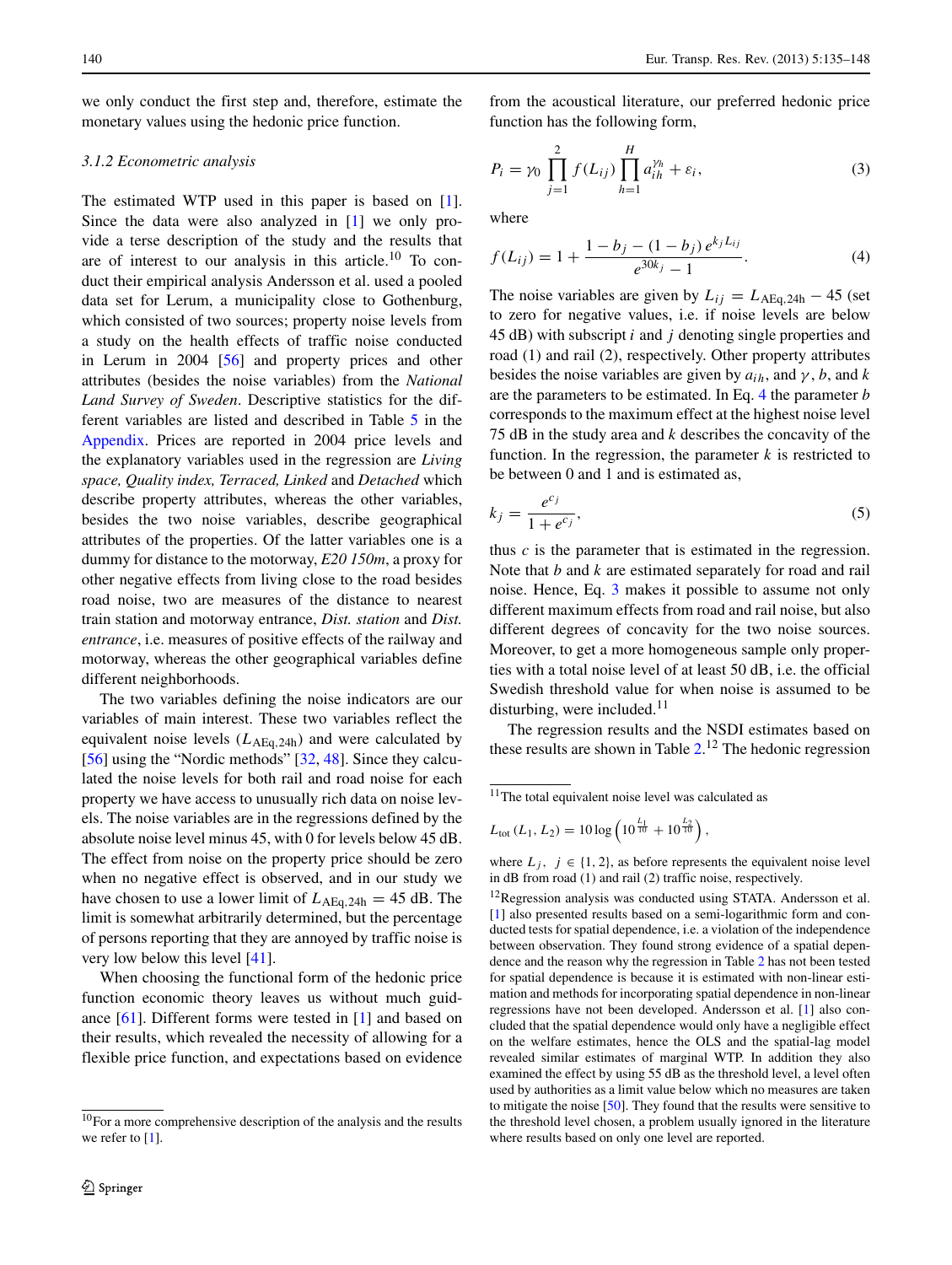<span id="page-6-0"></span>**Table 2** Regression and noise sensitivity depreciation index (NSDI) results

| Regression results |             | <b>NSDI</b> |       |      |      |
|--------------------|-------------|-------------|-------|------|------|
| Variable           | Coefficient | (Std. Err.) | Level | Road | Rail |
| Living space       | $0.485***$  | (0.049)     | 55 dB | 1.35 | 0.08 |
| Quality index      | $0.310***$  | (0.062)     | 60 dB | 1.70 | 0.28 |
| Terraced           | $-0.315***$ | (0.025)     | 65 dB | 2.19 | 1.03 |
| Linked             | $-0.174***$ | (0.026)     | 70 dB | 2.90 | 4.09 |
| Aspen 1            | $0.274***$  | (0.058)     |       |      |      |
| Aspen 2            | $0.218***$  | (0.055)     |       |      |      |
| Aspedalen 1        | $0.219***$  | (0.051)     |       |      |      |
| Aspedalen 2        | $0.312***$  | (0.029)     |       |      |      |
| Lerum 1            | $0.187***$  | (0.038)     |       |      |      |
| Lerum 2            | $0.153***$  | (0.027)     |       |      |      |
| Country side       | 0.063       | (0.044)     |       |      |      |
| Stenkullen 1       | 0.079       | (0.100)     |       |      |      |
| Stenkullen 2       | $-0.012$    | (0.079)     |       |      |      |
| Flodal             | 0.080       | (0.057)     |       |      |      |
| E20 150 m          | $-0.012$    | (0.034)     |       |      |      |
| Dist. station      | $-0.004$    | (0.029)     |       |      |      |
| Dist. entrance     | 0.039       | (0.029)     |       |      |      |
| b <sub>1</sub>     | $0.560***$  | (0.117)     |       |      |      |
| c <sub>1</sub>     | $-3.448**$  | (1.396)     |       |      |      |
| $b_2$              | 0.506       | (0.712)     |       |      |      |
| c <sub>2</sub>     | $-1.078$    | (2.094)     |       |      |      |
| Constant           | 62.848***   | (14.536)    |       |      |      |
| k <sub>1</sub>     | 0.031       | (0.417)     |       |      |      |
| k <sub>2</sub>     | 0.254       | (0.397)     |       |      |      |
| N                  | 1,034       |             |       |      |      |
| $R^2$              | 0.949       |             |       |      |      |

Robust standard errors in brackets.

Significance levels:  $* 10 \%$ ,  $** 5 \%$ ,  $** 1 \%$ Subscript  $j = \{1, 2\}$  denotes road (1) and rail (2)  $k_j = e^{c_j}/(1 + e^{c_j})$ NSDI = |*(∂P /∂L)(*100*/P )*|

is based on non-linear estimation and we first focus on the variables not defining noise levels. We find that the property attributes are all statistically significant and with the expected signs. Regarding the neighborhood dummies we find that some are significant compared to the reference group (*Floda 2*). Moreover, we find no evidence that the prices of properties situated within 150 m from the motorway *E20* are significantly affected by the motorway, given that the noise level is controlled for. Further, *Dist. station* and *Dist. entrance* are both not statistically significant. The coefficients for the noise variables are our main interest. The

relevant hypothesis testing regarding the noise variables is to test whether the *b* coefficient is equal to one, since  $b_i = 1$ suggests that the price is not influenced by the noise level. We find that the coefficient for road noise is statistically significant different from one, but not for railway noise. For the *k*-parameter, calculated using the coefficient estimate of *cj* (see Eq. [5\)](#page-5-5), a higher value implies a more concave function and a value close to zero implies an almost linear relationship between the noise level and the property price. The results, therefore, suggest a more concave relationship for rail than road noise.

The last two columns of Table [2](#page-6-0) show NSDI values for 4 different noise levels. The NSDI is given by

$$
NSDI(L_{ij}) = 100 \cdot \frac{f'(L_{ij})}{f(L_{ij})}
$$
  
= 100 \cdot \frac{k\_j(1-b\_j)e^{k\_jL\_{ij}}}{e^{30k\_j} - b\_j - (1-b\_j)e^{k\_jL\_{ij}}} (6)

which, since other attributes cancel, only depends on the noise level.<sup>[13](#page-6-1)</sup> The NSDI increases with the noise level and the higher degree of concavity for rail noise leads to lower NSDI values from rail noise than road noise for low noise levels but higher values for very high noise levels. The effect of rail noise on the property prices is lower than the effect of road noise for all noise levels except the highest (70 dB).

## 3.2 Evaluation of health effects

As described above, if we assume that WTP studies do not capture the total social cost from noise exposure then the values from these studies need to be adjusted such that also the health effects of noise are included. In the first place, noise causes inceased stress and poor sleep quality that may lead to high blood pressure and a higher risk of cardiovascular diseases over time [\[6\]](#page-12-33). Recent evidence suggest that prolonged noise exposure not only increase the risk of myocardial infarction but also for stroke [\[66\]](#page-13-18).

To our knowledge two methods have been suggested to include the health effects: (i) the total social cost of noise is calculated and related to estimates from WTP studies, and (ii) the impact pathway approach (IPA). The adjustment of the values in ASEK [\[65\]](#page-13-3) is related to the first method where the results of Danish studies are used [\[54,](#page-13-19) [55\]](#page-13-20).

The health related costs, including loss of production and the health-risk exposure, according to exposure to road traffic noise for the whole of Denmark are estimated in [\[55\]](#page-13-20) and [\[54\]](#page-13-19). In these studies the total social cost, including the

<span id="page-6-1"></span> $1^3 f'(L'_{ij}) = -\frac{k(1-b)e^{kL'_{ij}}}{e^{30k}-1}$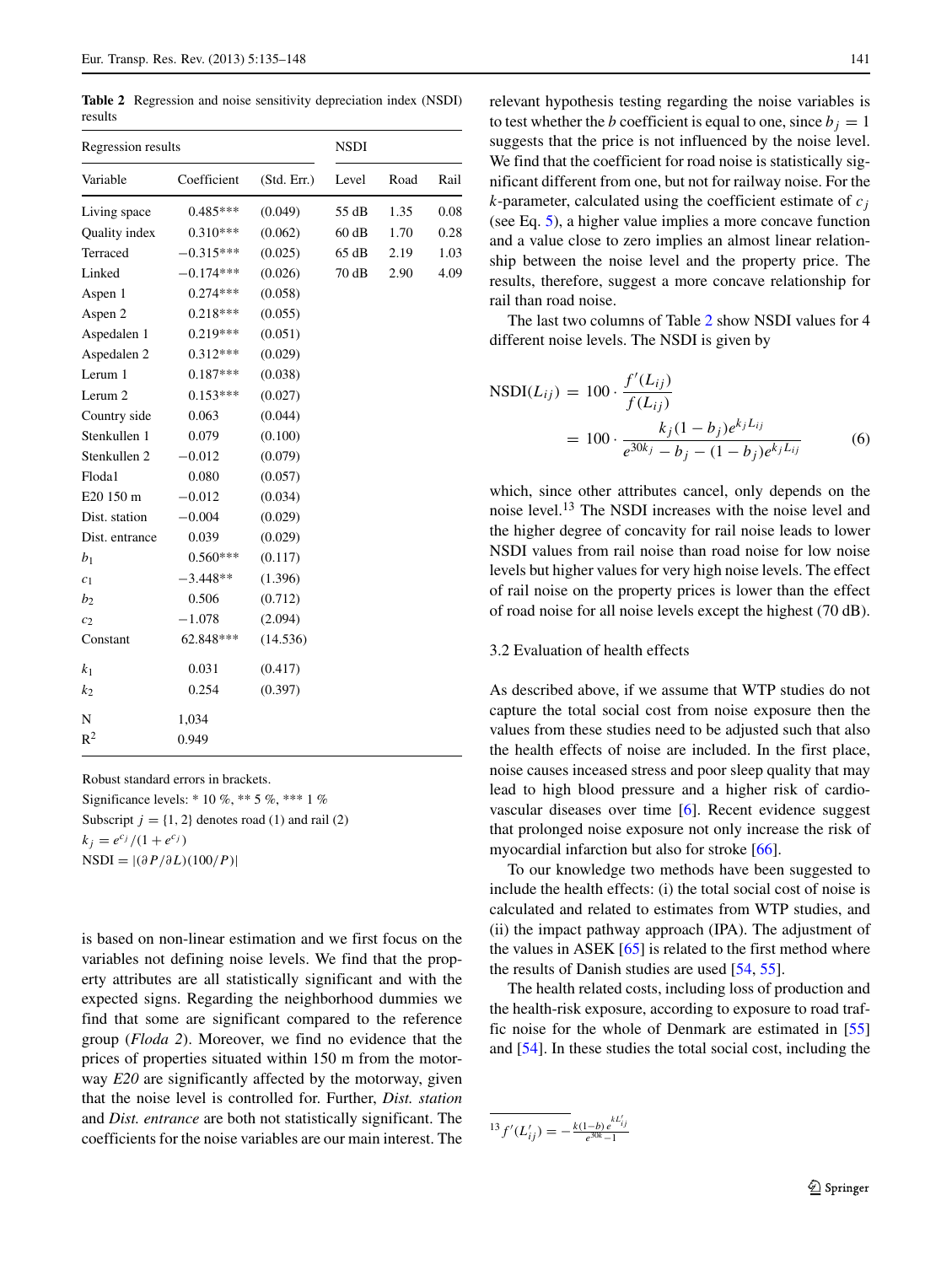health cost, is estimated. The total cost is thereafter related to the cost estimates based on HP studies. In the Danish studies the found relationship implies that the hedonic values should be adjusted upwards by 42 % to also include the health effects. Note, however, that this relation only applies to the total cost and it is not certain whether an adjustment upwards by 42 % in a certain area of calculation gives a correct result. Thus, this relationship applies only if the distribution of the number of exposed at different noise levels is similar in the calculation area to what it is in Denmark as a whole.[14](#page-7-1)

The IPA method [\[25,](#page-12-34) [40,](#page-12-35) [43\]](#page-13-11) uses the "bottom-up approach"; i.e., it starts with the emission source, goes on to estimations of the distribution and then the final effects of the emission. The final effects are thereafter given monetary values and the social cost can be established. The method builds on the fact that the emission, distribution and final effects can be measured with precision. However, monetary evaluation is necessary for the IPA as well, which together with the uncertainty in calculating the dose response relationship leads to great uncertainty in the estimations [\[40\]](#page-12-35). The latter uncertainty comes both from determining the exposure in a research area with noise calculation methods and from the inherent uncertainty in the underlying epidemiological study.

A dose response relationship is established by relating the exposure to a certain noise level to an end effect (such as hypertension or myocardial infarction) via a relative risk or odds ratio. The confidence intervals are usually rather wide and often include the "no influence" outcome, and it is vital to control for other important factors such as smoking and diet habits. For road traffic it is also difficult to differentiate between the health effects of air pollution and noise since they are strongly correlated [\[10\]](#page-12-36). Finally there is an uncertainty in the estimations of the costs of a certain end effect for a part of the population. HEATCO [\[12\]](#page-12-15), e.g., uses IPA to include the effect of health costs. Unlike ASEK, which assumes a positive health cost from 50 dB, HEATCO assumes that a health cost starts at  $L_{\text{DEN}} = 70$  dB (that is, the health cost is zero at lower levels), which increases linearly thereafter [\[11\]](#page-12-22).

The two approaches have their weaknesses but we argue that the IPA is the preferred approach. More evidence is needed before the approach where estimated total costs are

related to WTP estimates can be used, and the IPA has been suggested to be used on the EU level as described above. Based on the IPA the following expression starts from evaluations of the health effects of road traffic noise in a recent Swedish study [\[38\]](#page-12-39) which estimated a linear cost function between 70 and 80 dB expressed as *L*<sub>DEN</sub>. For road traffic with a normal 24-h distribution, the difference between  $L_{\text{DEN}}$  and  $L_{\text{AEq},24h}$  is 3 dB according to [\[31\]](#page-12-40). Thus, there are no health effects under the equivalent level of 67 dB, but this can be an expression of the fact that the health studies on which it builds do not comprise enough people to distinguish the small effects at lower noise levels. It seems hardly likely that the health cost would be approximately SEK 1,000 per year and person at 67 dB but SEK 0 at 66 dB. We therefore suggest that the health cost should be extrapolated downwards with the same linear trend as over 67 dB. The health cost would then be zero just under 53 dB, and the marginal cost can be calculated as

<span id="page-7-2"></span>
$$
H(L_i) = \begin{cases} 74.2 \text{ if } L_i \ge (L_h - 45) \\ 0 \text{ if } L_i < (L_h - 45) \end{cases}, \tag{7}
$$

which should be added to the WTP according to Eq. [14](#page-8-0) below. The limit  $L<sub>h</sub>$  is 52.74 dB, the term  $-45$  comes from the fact that the noise attribute  $L_i$  is defined as the 24-h equivalent minus 45 dB. The curve corresponds to SEK 72.4 per person and year for every dB of increased noise level. A lack of direct studies of the health effects of noise from rail traffic means that the health costs are set at the same level as for road traffic, which is probably an overestimation. The same approach is used in HEATCO.

## <span id="page-7-0"></span>**4 Estimation of the social cost of noise**

In the following section we first describe how the estimates from the HP study are converted to values that can be implemented in policy evaluations and how the WTP estimates of annoyance and health effects can be combined to reflect the total social cost (under the assumption that the WTP does not already reflect to total social cost). We then examine the sensitivity of the annual benefit estimates to the discount rate chosen. Finally we relate our results to other findings of the literature that we consider are of main relevance to our study, i.e. current official Swedish monetary values [\[65\]](#page-13-3), a recent European multinational study [\[12\]](#page-12-15), and a recent hedonic pricing study estimating WTP for both road and rail traffic [\[19\]](#page-12-9).

#### 4.1 Noise evaluation model

The estimated hedonic price function in Table 2 provides the price change; that is, a present value as a result of a noise

<span id="page-7-1"></span><sup>14</sup>Angelov [\[4\]](#page-12-37) evaluates the health cost of road traffic noise with similar methods using data for the Swedish relationship from [\[36\]](#page-12-38). The risk of high blood pressure and coronary artery disease is calculated for the whole population. The results of the study should be "regarded as a calculation exercise" (p. 2, freely translated from Swedish [\[4\]](#page-12-37)) but imply that previous ASEK values should be adjusted upwards by 60 % instead of the 42 % ASEK-choice based on the Danish studies.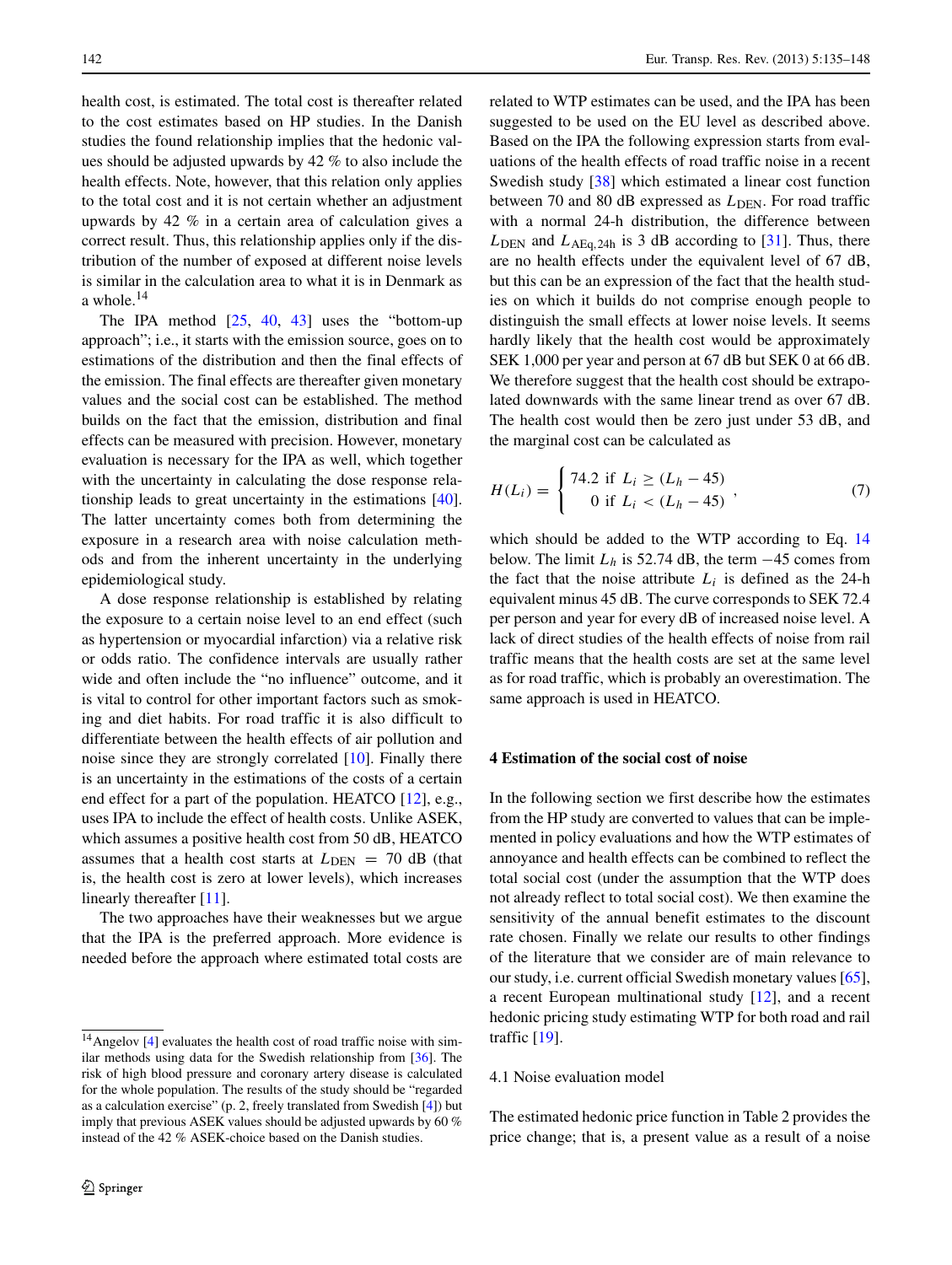change. Moreover, the revealed WTP for most households, i.e. those with more than one household member, does not define individual WTP. The estimated price change should therefore be: (i) recalculated into an annuity and, assuming eternal life of the property, the estimated value is multiplied by the real discount factor, *r*, [\[68\]](#page-13-21) and (ii) divided by the number of household members that the WTP refers to, *n*. Moreover, Eq. [2](#page-4-4) ignores the effect of a property tax. Not taking into account the property-tax effect on the property price means that the welfare effect is underestimated [\[51\]](#page-13-22). Since the property tax (*t*) is not based on the actual value but on the taxable value, only a part of the actual price is taxed. Let  $\lambda = [0, 1]$  denote the proportion of the price that is taxed, and the annualized marginal individual WTP is given by,

$$
V_i = \frac{(r + t\lambda)p_i}{n}.\tag{8}
$$

The marginal effects on property prices using the hedonic price function in Eq. [3](#page-5-2) is given by:

$$
p_i = \gamma_0 f'(L_i) f(L_j) \prod_{h=1}^H a_h^{\gamma_h},
$$
\n(9)

where

<span id="page-8-6"></span>
$$
f(L_j) = 1 + \frac{1 - b_j - (1 - b_j) e^{k_j L_j}}{e^{30k_j} - 1},
$$
\n(10)

$$
f'(L_i) = -\frac{k_i(1-b_i)e^{k_iL_i}}{e^{30k_i} - 1},
$$
\n(11)

and where prim denotes the first derivative. For each noise sources the marginal WTP is evaluated based on the mean value of the other variables. Equation [9](#page-8-1) may therefore be written as:

<span id="page-8-3"></span>
$$
p_i = \beta_j f'(L_i), \tag{12}
$$

where  $\beta_j$  is a constant. Index *j* denotes that this constant is dependent on the level of the other noise sources; that is, the constant varies between the noise variables.

As the estimates are to be used on a national level, the income differences between Lerum and the rest of the country should be taken into account. Corrections are based on the difference in income and empirically estimated income elasticities for the WTP for a noise reduction  $(\theta)$ . Let *YS* and *YL* denote mean income for Sweden and Lerum, respectively, and the calculation model for the WTP then becomes:

<span id="page-8-2"></span>
$$
B(L_i) = -V_i \left(\frac{Y_S}{Y_L}\right)^{\theta} = -\frac{(r + t\lambda)\beta_j f'(L_i)}{n} \left(\frac{Y_S}{Y_L}\right)^{\theta},\tag{13}
$$

where the equation is multiplied by  $-1$  to give a positive value.

As the threshold value for when noise is regarded as disturbing is set at 50 dB in Sweden [\[65\]](#page-13-3), our estimations are based on this value. The estimation of the annual social cost per person in the case of a change in level from *l'* to *l''* can then be estimated by:

<span id="page-8-0"></span>
$$
S(L_i) = \int_{l'}^{l''} [B(L_i) + H(L_i)] dL, \qquad l' \ge 50,
$$
 (14)

where  $B(L_i)$  and  $H(L_i)$  are given by Eqs. [7](#page-7-2) and [13.](#page-8-2) Hence, Eq. [14](#page-8-0) assumes that the estimated WTP do not reflect the total social cost, since it includes  $H(L_i)$  to estimate  $S(L_i)$ . Therefore, by simply dropping  $H(L_i)$  from the equation we can estimate the total social cost under the assumption that WTP do indeed reflect the total social cost.

## <span id="page-8-1"></span>4.2 Abatement values for transport noise

As mentioned above, Eq. [12](#page-8-3) should be turned into an annuity and the property tax and number of occupants of the property should be taken into consideration. Since estimations are sensitive to the choice of the discount factor, we choose to report calculations on three levels[.15](#page-8-4) As a discount factor we choose the level 4 % as suggested by ASEK  $[65]$ for BCA in Sweden and for the sensitivity of our estimations we also show the results for 2 % and 6 %. The property tax in 2004 was 1.0  $\%$ , which is applied to 50  $\%$  of the value, and the number of occupants for our sample was, on average, 2.8 [\[56\]](#page-13-15).<sup>[16](#page-8-5)</sup>

In order to transfer the results from Lerum to the rest of Sweden, differences in income between regions ought to be considered. Empirical estimations of income elasticity vary between 0.5–1.6 [\[5,](#page-12-25) [13,](#page-12-26) [44,](#page-13-23) [57,](#page-13-24) [69\]](#page-13-25). Since most of the estimations lie in the lower interval and nearer 1, we choose, like [\[44\]](#page-13-23), to set  $\theta = 1$ . This means that the values from Lerum should be multiplied by the actual quotient between the average incomes for Sweden and Lerum, which, for the age group 20 and over, was 0.875 during the data period [\(www.ssd.scb.se,](www.ssd.scb.se) 2008–11–19).

As explained, Eq. [14](#page-8-0) should be used for "smaller changes", i.e. for individuals' preferences for marginal

<span id="page-8-4"></span><sup>15</sup>Our main objective with this analysis is to show the sensitivity of the annual WTP to relatively small variations in the discount rate. We abstain from a broader discussion on the difficulties of choosing an appropriate discount rate and how to take into account uncertainty about the future, which instead can be found in [\[59\]](#page-13-26).

<span id="page-8-5"></span><sup>&</sup>lt;sup>16</sup>The property tax is based on the property's taxable value. The point of departure is that this value should constitute 75 % of the market value [\[62\]](#page-13-27). Data material from Lerum showed, though, a taxable value corresponding to 50 % of the market value.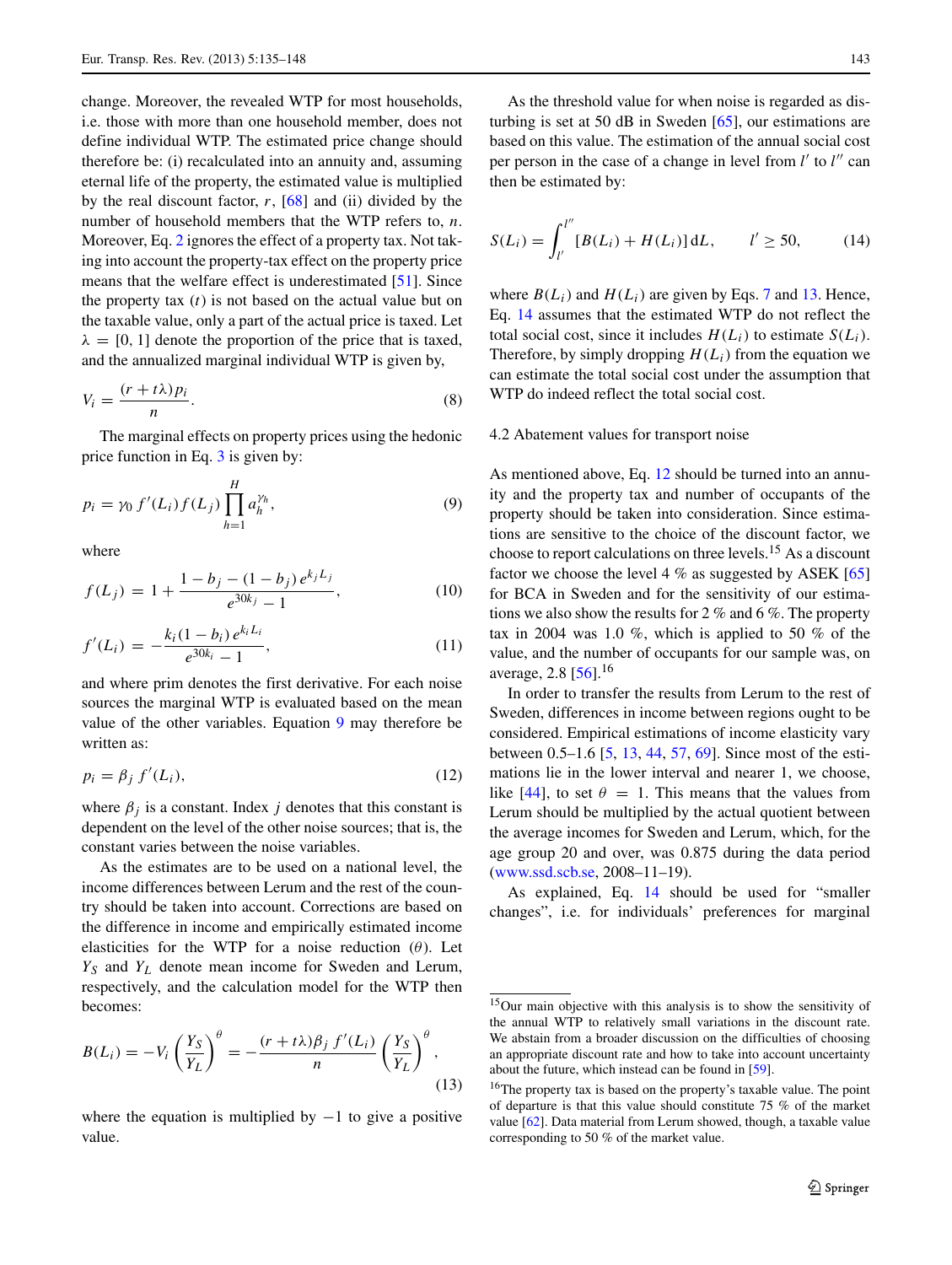|         | Constants <sup>b</sup> |                  |       | Change |     | Sensitivity analysis |           |           |
|---------|------------------------|------------------|-------|--------|-----|----------------------|-----------|-----------|
|         | β                      | $\boldsymbol{k}$ | b     | High   | Low | $r = 2\%$            | $r = 4\%$ | $r = 6\%$ |
| Road    | 1,938,866              | 0.031            | 0.560 | 56     | 55  | 202                  | 363       | 525       |
|         |                        |                  |       | 66     | 65  | 275                  | 495       | 715       |
|         |                        |                  |       | 75     | 74  | 364                  | 654       | 945       |
| Railway | 2,097,665              | 0.254            | 0.506 | 56     | 55  | 13                   | 24        | 35        |
|         |                        |                  |       | 66     | 65  | 171                  | 308       | 444       |
|         |                        |                  |       | 75     | 74  | 1,681                | 3,027     | 4,372     |
|         |                        |                  |       |        |     |                      |           |           |

<span id="page-9-1"></span>**Table 3** Constants and sensitivity analysis: SEK/person/year in 2004 price level<sup>a</sup>

<sup>a</sup>Calculated with Eq. [14](#page-8-0) with  $H(L_i) = 0$ , i.e. without the health component.

<span id="page-9-0"></span>b *k* and *b* from Table [2.](#page-6-0) *β*-value for road is the value that is used in Eq. [13](#page-8-2) when calculating for railway. and vice versa

changes in noise level (not elimination). Table [3](#page-9-1) contains some examples where the change is 1 dB. The choice of levels is based on the presentation in [\[19\]](#page-12-9) and the estimates have been calculated without the health cost component to facilitate a comparison with other WTP studies. The constants reported in Table [3](#page-9-1) are from Eqs. [11](#page-8-6) and [13.](#page-8-2) This table reports the results of the sensitivity analysis for choice of discount factor, and as shown by the table, the values are sensitive to the choice of the discount factor.

Table [4](#page-9-2) provides the comparison between the benefit measures of this paper and the three studies of interest described above. The benefit measures of this study (REBUS) which are estimated with Eq. [14](#page-8-0) are shown with and without the health premium. As mentioned above, it was assumed that the earlier ASEK values, based on hedonic evaluation, did not reflect the whole social cost ([\[65\]](#page-13-3), p. 119–120), and therefore, based on Danish findings [\[54,](#page-13-19) [55\]](#page-13-20) the WTP estimates were adjusted upwards by 42 %.

<span id="page-9-2"></span>**Table 4** Welfare estimates: SEK/person/year in 2004 price level

Since we suggest a constant marginal cost per dB for the health premium the percentage adjustment varies over the levels with the highest adjustment for lower levels, and by mode. Whereas the highest adjustment for road noise is 20 % it is considerably higher for rail noise, 300 %. Due to the convexity of cost function for rail noise it rapidly drops to 6 % and 2 % for the two highest levels in Table [4,](#page-9-2) though. Hence, the constant percentage adjustment is not supported by our findings, and the health premium is most significant at lower levels, especially for rail noise.

Our estimates (REBUS) are generally higher than the estimates from HEATCO and higher for road-traffic noise compared to [\[19\]](#page-12-9). Note that [\[19\]](#page-12-9) finds a higher WTP to reduce railway noise than road noise. A suggested explanation for their results is too few observations for railway noise ([\[44\]](#page-13-23), p. 334). A direct comparison between REBUS and ASEK is only relevant for road noise since there is no corresponding ASEK value for railway noise. Therefore, since

| Change |     | <b>REBUS</b> |         |           |         | ASEK $4^a$ | <b>HEATCO</b> <sup>b</sup> |                | Day et al. $[19]^\circ$ |         |
|--------|-----|--------------|---------|-----------|---------|------------|----------------------------|----------------|-------------------------|---------|
| High   | Low | W/o health   |         | W/ health |         | Road       | Road                       | Railway        | Road                    | Railway |
|        |     | Road         | Railway | Road      | Railway |            |                            |                |                         |         |
| 56     | 55  | 363          | 24      | 437       | 98      | 280        | 125                        | $\overline{0}$ | 218                     | 578     |
| 61     | 60  | 424          | 86      | 498       | 161     | 336        | 125                        | 125            | 300                     | 656     |
| 66     | 65  | 495          | 308     | 569       | 382     | 616        | 125                        | 125            | 383                     | 733     |
| 71     | 70  | 578          | 1,096   | 652       | 1,170   | 2,371      | 817                        | 817            | 465                     | 811     |
| 75     | 74  | 654          | 3,027   | 729       | 3,101   | 3,621      | 204                        | 204            | 548                     | 888     |

Adjusted to 2004 price level using the CPI from [\[65\]](#page-13-3).

<span id="page-9-3"></span><sup>a</sup>Adjusted based on real GDP [\[65\]](#page-13-3).

 $\mu$ <sup>b</sup>Adjusted from factor costs. factor = 1.21 [\[65\]](#page-13-3). EUR 1 = SEK 9.16 [\(www.riksbank.se,](www.riksbank.se) 2008–11-28)

c Adjusted from household to person based on 2.36 household members [\[44\]](#page-13-23) and purchasing power parity (stats.oecd.org, 2007–09-02). The reported value for the highest level is for the interval 75 − 76 dB. Since REBUS is based on *L*<sub>DEN</sub> ≤ 75 dB, we have chosen 74 − 75 dB as the highest interval.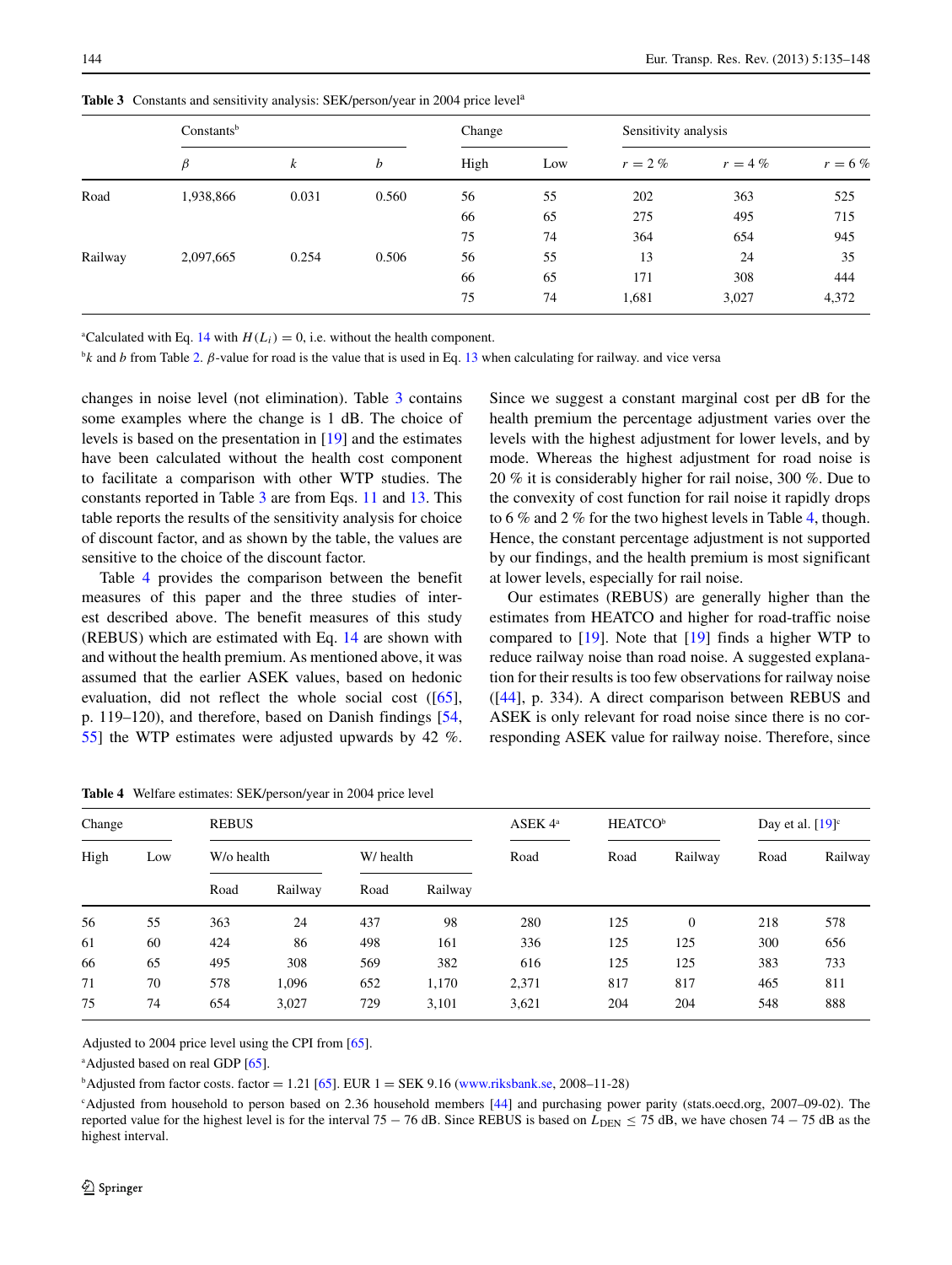the ASEK values include the health component we compare these values to the REBUS values also including the health component. These REBUS values indicate that the social cost of noise is underestimated at low levels with the current values, and substantially overestimated at higher levels. The strongly progressive relation in ASEK is not found in either HEATCO or in  $[19]$ .<sup>[17](#page-10-0)</sup> The relation between cost and noise level for railways in REBUS is similar to that in ASEK.

## **5 Discussion and conclusions**

We have in this study estimated the social cost of road and rail traffic noise and described how WTP estimates from hedonic pricing studies can be combined with cost estimates for health effects in order for the estimates to reflect the total social cost. Based on estimates where the two cost components have been combined we find that the largest part of the social cost from noise exposure is the annoyance component, which is reflected in the individuals' WTP. The WTP estimates in this study correspond with the annoyance relationship found in the acoustics literature; that is, the WTP is generally higher for reducing road than rail traffic noise. This is important from a validity perspective and our results show the need to revise the Swedish benefit measure of transport noise abatement in [\[65\]](#page-13-3), which for all transport modes are based on WTP estimates for road noise. By using an unusually rich data set, in which we are able to estimate individuals' WTP separately for road and railway noise, we show that WTP to reduce road and rail traffic noise not only differ in absolute but also marginal levels.

Our finding also show the importance of the chosen social discount rate. Even modest differences in the discount rates result in significant differences in the welfare estimates. Hence, the chosen discount rate by analysts or policy makers needs to be well motivated, to avoid values being tampered with. Regarding the second cost component, the unintended health effect, even if it is small relative to the WTP for most noise levels it is not negligible. For rail traffic and noise levels within the lower end of the interval it is either the dominant component or a relatively large share of it since here the welfare estimate of annoyance is low. Since most individuals live at the lower noise levels this has implications for a welfare analysis, such as BCA. For Swedish

<span id="page-10-0"></span><sup>17</sup>A reason for this difference between ASEK and our results may be Wilhelmsson's function-form combined with the fact that the study did not control for other negative effects of proximity to roads; that is, the marginal relation between costs and noise is probably overestimated at high noise levels using the current calculation values, a problem also noticed in ([\[72\]](#page-13-10), p. 808).

policy purposes we suggest that health costs should be evaluated by means of the impact pathway approach (IPA) since it is sanctioned in the EU, but more importantly, is superior to the alternative approach of relating the total estimated social cost to WTP estimates (as suggested by ASEK). More importantly, though, we believe that more research is necessary not only to study the relationship between annoyance and health effects, but also what effects are unintended and thereby not part of the individual's WTP. The approach of adjusting the WTP estimates assumes that house owners are indeed unaware of the negative health effects and do not bear the full cost of noise related health effects. This is, as outlined above, in line with the general view among analysts and policy makers. However, as also pointed out, the empirical evidence is limited. Therefore, if evidence instead suggests that house owners are well informed, and that the COI related to these health effects is negligible, the estimates from the hedonic price regression analysis should be left unadjusted.

Estimated WTP in this study is based on actual decisions by house buyers and the estimates are adjusted based on income differences between the study area and the national level. The latter refers to the use of benefits transfer (BT) and it has been argued that evaluation in respect of BT should be based on annoyance, not dB, and done with SP-studies ([\[43\]](#page-13-11), p. 30). The annoyance measure rather than dB is preferred simply because it can be evaluated with SP methods. The advantage of using an SP method is that it possible to establish the effect of the study design and individual characteristics on the results. However, the difficulty of estimating individuals' preferences in SP studies is well established  $[9, 18]$  $[9, 18]$  $[9, 18]$  and we, therefore, do not agree that there is support that SP are superior to RP methods. Revealed preference methods are based on actual decisions, not hypothetical ones, and if, for instance, data is available to conduct the second step of the HP method  $[19, 44]$  $[19, 44]$  $[19, 44]$  it is possible to adjust the welfare measures based on results on individual characteristics from a RP study.

Today's traffic noise policies are often influenced by guidelines for acceptable noise levels rather than welfare efficiency.<sup>18</sup> To gain acceptance for the use of BCA among policy makers it is therefore important not only to provide monetary welfare measures but also to inform about strengths and weaknesses, policy implications of using different values, and potential use. For instance, the belief that WTP estimates should be augmented with the health cost is widely held among many policy makers. We have shown

<span id="page-10-1"></span> $18$ This is, for instance, the case in Sweden (e.g., [\[64\]](#page-13-28)) even though the Swedish legislation requires that transport policy should be formulated in terms of welfare efficiency (Prop. 2008/09:35, [\[60\]](#page-13-29)).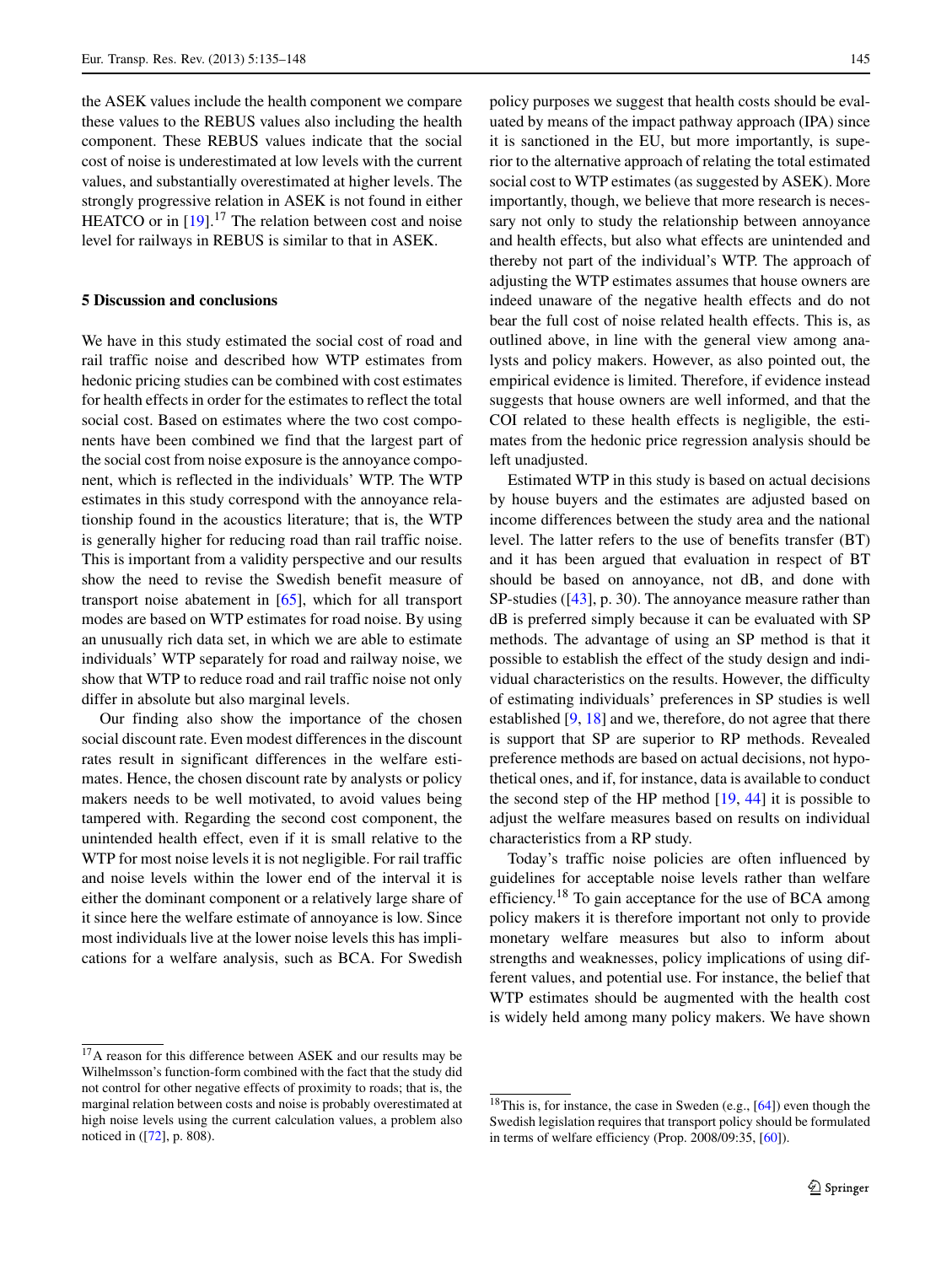how this can be done, but we have also highlighted that the evidence for doing so is weak. The policy implication of using today's official values instead of the estimates of this study is the risk that social benefits from a road-noisereducing measures will be underestimated, due to the strong progressive relationship between costs and noise levels and the fact that most people are subjected to low noise levels. Moreover, the choice of the recommended welfare measures is also important for the potential use of infrastructure user charges based on the marginal cost principle, since it has been shown these charges are determined largely by the individuals subjected to low noise levels [\[2,](#page-12-10) [3\]](#page-12-11). Evidence found in this and other studies need to be communicated by

analysts to policy makers to secure a more efficient resource allocation. This study aims of doing this and has with a critical discussion of its results contributed to the estimation of the total social cost related to road and rail noise. There is, though, as has been highlighted need and room for further research.

**Open Access** This article is distributed under the terms of the Creative Commons Attribution License which permits any use, distribution and reproduction in any medium, provided the original author(s) and source are credited.

# <span id="page-11-1"></span>**Appendix: Descriptive statistics**

| Variable           | Description                                            | Mean      |
|--------------------|--------------------------------------------------------|-----------|
|                    |                                                        | value     |
| Price              | Property price in thousand SEK and 2004 price level    | 1,917.913 |
|                    |                                                        | (675.549) |
| Living space       | Living space in square meters                          | 130.144   |
|                    |                                                        | (47.606)  |
| Quality index      | Index of indoor-quality                                | 29.016    |
|                    |                                                        | (5.517)   |
| Terraced           | Dummy equals one if terraced house                     | 0.063     |
| Linked             | - " - if house linked by a garage                      | 0.093     |
| Detached           | - " - if detached house                                | 0.844     |
| Aspen 1            | - " - if <1 km from nearest stn Aspen                  | 0.026     |
| Aspen 2            | $-$ " - if 1–2 km from nearest stn Aspen               | 0.043     |
| Aspedalen 1        | $-$ " $-$ if $<$ 1 km from nearest stn Aspedalen       | 0.049     |
| Aspedalen 2        | $-$ " - if 1–2 km from nearest stn Aspedalen           | 0.088     |
| Lerum 1            | - " - if <1 km from nearest stn Lerum                  | 0.063     |
| Lerum <sub>2</sub> | $-$ " - if 1–2 km from nearest stn Lerum               | 0.252     |
| Countryside        | $\frac{1}{2}$ $\cdot$ if $>$ 2 km from nearest station | 0.112     |
| Stenkullen 1       | - " - if <1 km from nearest stn Stenkullen             | 0.019     |
| Stenkullen 2       | - " - if 1–2 km from nearest stn Stenkullen            | 0.067     |
| Floda 1            | - " - if <1 km from nearest stn Floda                  | 0.035     |
| Floda 2            | - " - if 1-2 km from nearest stn Floda                 | 0.246     |
| E20 150 m          | - " - if within 150 m from motorway                    | 0.136     |
| Dist. station      | Distance to nearest railway station in km              | 1.672     |
|                    |                                                        | (1.320)   |
| Dist. entrance     | Distance to nearest motorway                           | 1.960     |
|                    | entrance in km                                         | (1.005)   |
| Road noise         | Road noise in dB exceeding 45 dB                       | 7.566     |
|                    |                                                        | (4.17)    |
| Rail noise         | Rail noise in dB exceeding 45 dB                       | 3.005     |
|                    |                                                        | (4.888)   |

<span id="page-11-0"></span>**Table 5** Descriptive statistics

 $N = 1034$ 

Standard deviations in brackets below mean values. For dummies, std.dev. $(x) = \sqrt{\bar{x}(1 - \bar{x})}$ . EUR 1 = SEK 9.13, [www.riksbank.se,](www.riksbank.se) 9/16/2008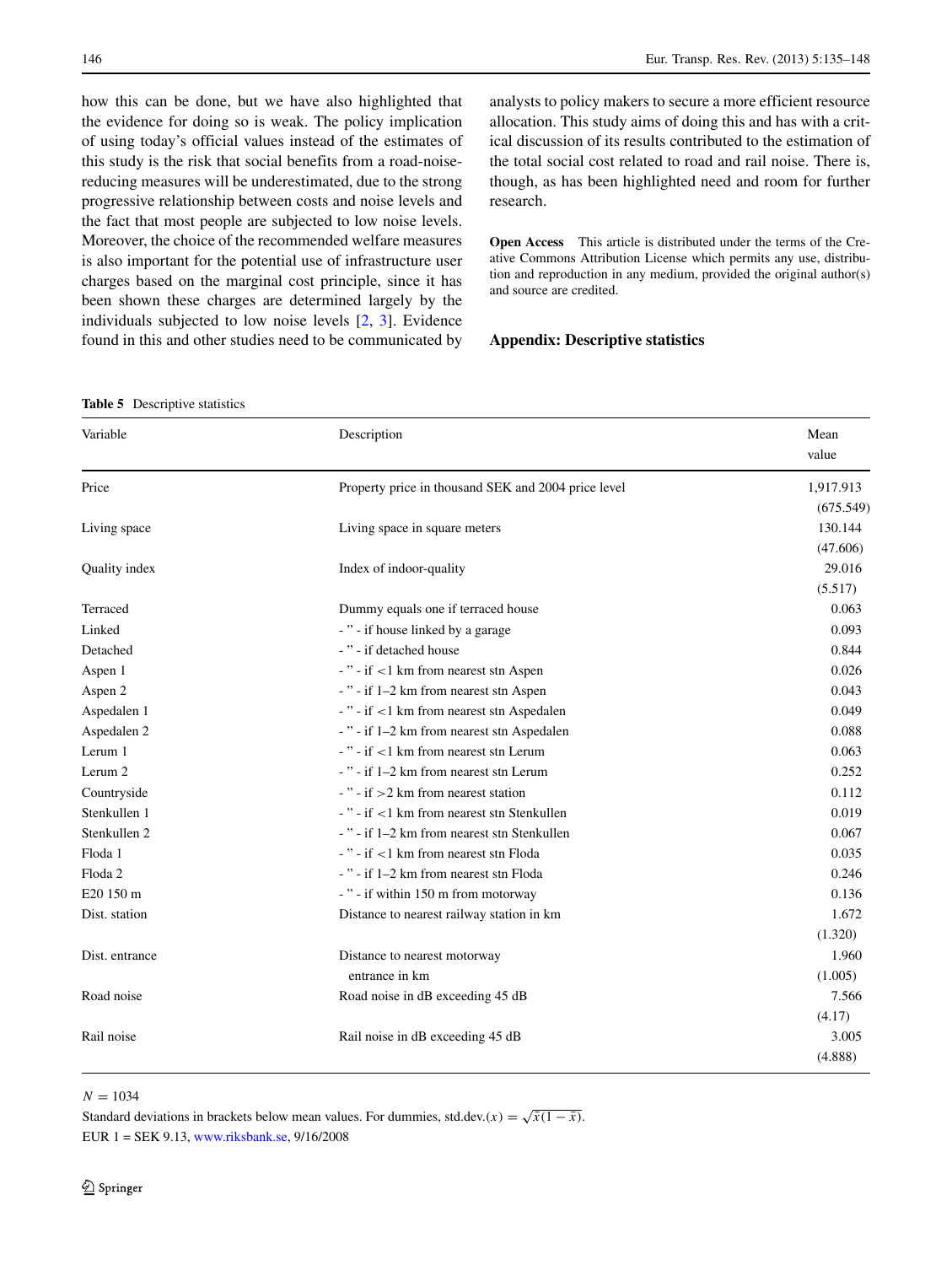## **References**

- <span id="page-12-12"></span>1. Andersson H, Jonsson L, Ögren M  $(2010)$  Property prices and exposure to multiple noise sources: hedonic regression with road and railway noise. Environ Resour Econ 45:73–89
- <span id="page-12-10"></span>2. Andersson H, Ögren M (2007) Noise charges in rail infrastructure: a pricing schedule based on the marginal cost principle. Transp Policy 14(3):204–213
- <span id="page-12-11"></span>3. Andersson H, Ögren M  $(2011)$  Noise charges in road infrastructure: a pricing schedule based on the marginal cost principle. J Transp Eng 137(12):926–933
- <span id="page-12-37"></span>4. Angelov EI (2008) Vägtransportsektorns folkhälsokostnader-en första ansats till samlad beräkning. Technical Report 2008:18, WSP Analys & Strategi, Stockholm
- <span id="page-12-25"></span>5. Arsenio E, Bristow AL, Wardman M (2006) Stated choice valuations of traffic related noise. Transp Res Part D Transp Environ 11(1):15–31
- <span id="page-12-33"></span>6. Babisch W (2011) Cardiovascular effects of noise. Noise Health 13(52):201
- <span id="page-12-1"></span>7. Babisch W, Bäckman A, Basner M et al (2011) Burden of disease from environmental noise. Bonn: WHO European Centre for Environment and Health
- <span id="page-12-23"></span>8. Bateman I, Day B, Lake I, Lovett A (2001) The effects of road traffic on residential property values: a literature review and hedonic pricing study. Technical report, University of East Anglia, Economic & Social Research Council, and University College London
- <span id="page-12-21"></span>9. Bateman IJ, Carson RT, Day B, Hanemann M, Hanley N, Hett T, Jones-Lee M, Loomes G, Mourato S, Özdemiroglu, Pearce DW, Sugden R, Swanson J (2002) Economic valuation with stated preference techniques: a manual. Edward Elgar, Cheltenham, UK
- <span id="page-12-36"></span>10. Beelen R, Hoek G, Houthuijs D, van den Brandt P, Goldbohm R, Fischer P, Schouten L, Armstrong B, Brunekreef B (2009) The joint association of air pollution and noise from road traffic with cardiovascular mortality in a cohort study. Occup Environ Med 66(4):243
- <span id="page-12-22"></span>11. Bickel P (2006) Derivation of fall-back values for impacts due to noise. Technical report, HEATCO (Developing Harmonised European Approaches for Transport Costing and Project Assessment)
- <span id="page-12-15"></span>12. Bickel P, Friedrich R, Burgess A, Fagiani P, Hunt A, Jong GD, Laird J, Lieb C, Lindberg G, Mackie P, Navrud S, Odgaard T, Ricci A, Shires J, Tavasszy L (2006) Proposal for harmonised guidelines. Deliverable 5, HEATCO (Developing Harmonised European Approaches for Transport Costing and Project Assessment)
- <span id="page-12-26"></span>13. Bjørner TB (2004) Combining socio-acoustic and contingent valuation surveys to value noise reduction. Transp Res Part D Transp Environ 9(5):341–356
- <span id="page-12-2"></span>14. Bluhm G, Nordling E (2005) Health effects of noise from railway traffic—the HEAT study. Inter-Noise
- <span id="page-12-3"></span>15. Boverket (2003) Buller: Delmål 3-Underlagsrapport till fördjupad utvärdering av miljömålsarbetet'. Boverket, Karlskrona
- <span id="page-12-30"></span>16. Brons M, Nijkamp P, Pels E, Rietveld P (2003) Railroad noise: economic valuation and policy. Transp Res Part D Transp Environ 8(3):169–184
- <span id="page-12-19"></span>17. Carlsson F, Lampi E, Martinsson P (2004) Measuring marginal values of noise disturbance from air traffic: does the time of day matter? Transp Res Part D 9(5):373–385
- <span id="page-12-41"></span>18. Carson RT, Flores NE, Meade NF (2001) Contingent valuation: controversies and evidence. Environ Resour Econ 19(2):173–210
- <span id="page-12-9"></span>19. Day B, Bateman I, Lake I (2007) Beyond implicit prices: recovering theoretically consistent and transferable values for noise avoidance from a hedonic property price model. Environ Resour Econ 37(1):211–232
- <span id="page-12-7"></span>20. de Vos P (2003) How the money machine may help to reduce railway noise in Europe. J Sound Vib 267(3):439–445
- <span id="page-12-24"></span>21. Dekkers J, van der Straaten JW (2009) Monetary valuation of aircraft noise: a hedonic analysis around Amsterdam airport. Ecol Econ 68(11):2850–2858
- <span id="page-12-0"></span>22. European Commission (1996) Future noise policy—European commission green paper. Report COM(96) 540 final, European Commission, Brussels, Belgium
- <span id="page-12-14"></span>23. European Communities (2002) Position paper on dose response relationships between transportation noise and annoyance. Technical report, Office for Official Publications of the European Communities, Luxembourg. ISBN 92-894-3894-0
- <span id="page-12-31"></span>24. Freeman AM (2003) The measurement of environmental and resource values. Washington, D.C., US: Resources for the Future, 2 edn.
- <span id="page-12-34"></span>25. Friedrich R, Bickel P (2001) Environmental external costs of transport. Springer Verlag, Heidelberg, Germany
- <span id="page-12-27"></span>26. Galilea P, Ortúzar JD (2005) Valuing noise level reductions in a residential location context. Transp Res Part D Transp Environ 10(4):305–322
- <span id="page-12-28"></span>27. Garrod GD, Scarpa R, Willis KG (2002) Estimating the benefits of traffic calming on through routes. J Transp Econ Policy 36(2):211–231
- <span id="page-12-17"></span>28. Hammar T (1974) Trafikimmisionens inverkan på villapriser. Statens Vägverk, Vägförvaltningen i Stockholms län, Mimeo
- <span id="page-12-20"></span>29. Hansson L (1995) Värdering av Trafikbuller. Bilaga till Samplan, SIKA Rapport 1995 14
- <span id="page-12-13"></span>30. ISO (2003) ISO/TS 15666 acoustics—assessment of noise annoyance by means of social and socio-acoustic surveys. Technical report, ISO
- <span id="page-12-40"></span>31. Jonasson H (2005) Svenska riktvärden och L<sub>DEN</sub>. Technical report ETaP404604 ver. 3, SP Akustik
- <span id="page-12-32"></span>32. Jonasson H, Nielsen H (1996) Road traffic noise—nordic prediction method. TemaNord 1996:525, Nordic Council of Ministers, Copenhagen, Denmark. ISBN 92-9120-836-1
- <span id="page-12-5"></span>33. Kalivoda M, Danneskiold-Samso U, Kruger F, Bariskow B (2003) ¨ EURailNoise: a study of European priorities and strategies for railway noise abatement. J Sound Vib 267:387–396
- <span id="page-12-4"></span>34. Kihlman T (2005) Developments in environmental noise policies. In: Proceedings of forum acusticum. Paper 964-0, Budapest, pp 35–40
- <span id="page-12-18"></span>35. Kihlman T, Wibe S, Johansson SM (1993) Priset på tystnad, en enkätstudie om människors värdering av bullerdämpande åtgärder. In: Bilaga 7, SOU 1993:65, Handlingsplan mot buller: Betänkande av Utredningen för en handlingsplan mot buller. Fritzes, Stockholm, Sweden
- <span id="page-12-38"></span>36. Kjellström K, Ferguson R, Taylor A (2008) Den svenska vägtransportsektorns folkhälsoeffekter
- <span id="page-12-29"></span>37. Li H, Chau C, TSE M, Tang S (2009) Valuing road noise for residents in Hong Kong. Transp Res Part D 14:264–271
- <span id="page-12-39"></span>38. Lindberg G (2007) Hälsoeffekter av buller. Appendix in "Värdering av bullerprofiler" 2007:27, WSP Analys & Strategi, Stockholm, Sweden
- <span id="page-12-6"></span>39. Lundström A, Jäckers-Cüppers M, Hübner P (2003) The new policy of the European Comission for the abatement of railway noise. J Sound Vib 267:397–405
- <span id="page-12-35"></span>40. Metroeconomica (2001) Monetary valuation of noise effects: final draft report. Mimeo May, Preparde for The EC UNITE Project
- <span id="page-12-8"></span>41. Miedema HME, Oudshoorn CGM (2001) Annoyance from transportation noise: relationships with exposure metrics DNL and DENL and their confidence intervals. Environ Health Perspect 109(4):409–416
- <span id="page-12-16"></span>42. Navrud S (2002) The state-of-the-art on economic valuation of noise: final report to European commission DG environment. Mimeo